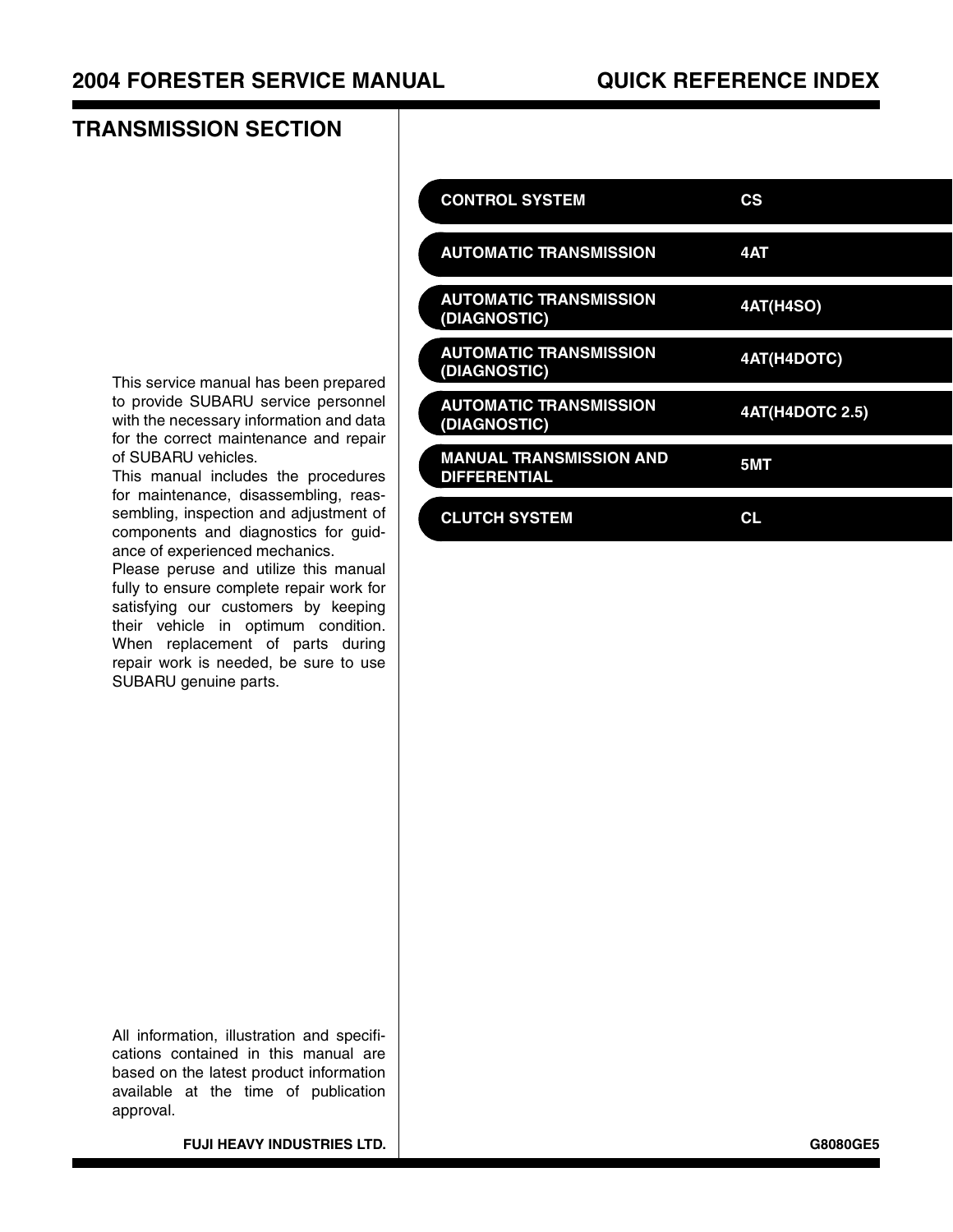## <span id="page-1-0"></span>**CONTROL SYSTEM**

# $CS-$

|  | Page |
|--|------|
|  |      |
|  |      |
|  |      |
|  |      |
|  |      |
|  |      |
|  |      |
|  |      |
|  |      |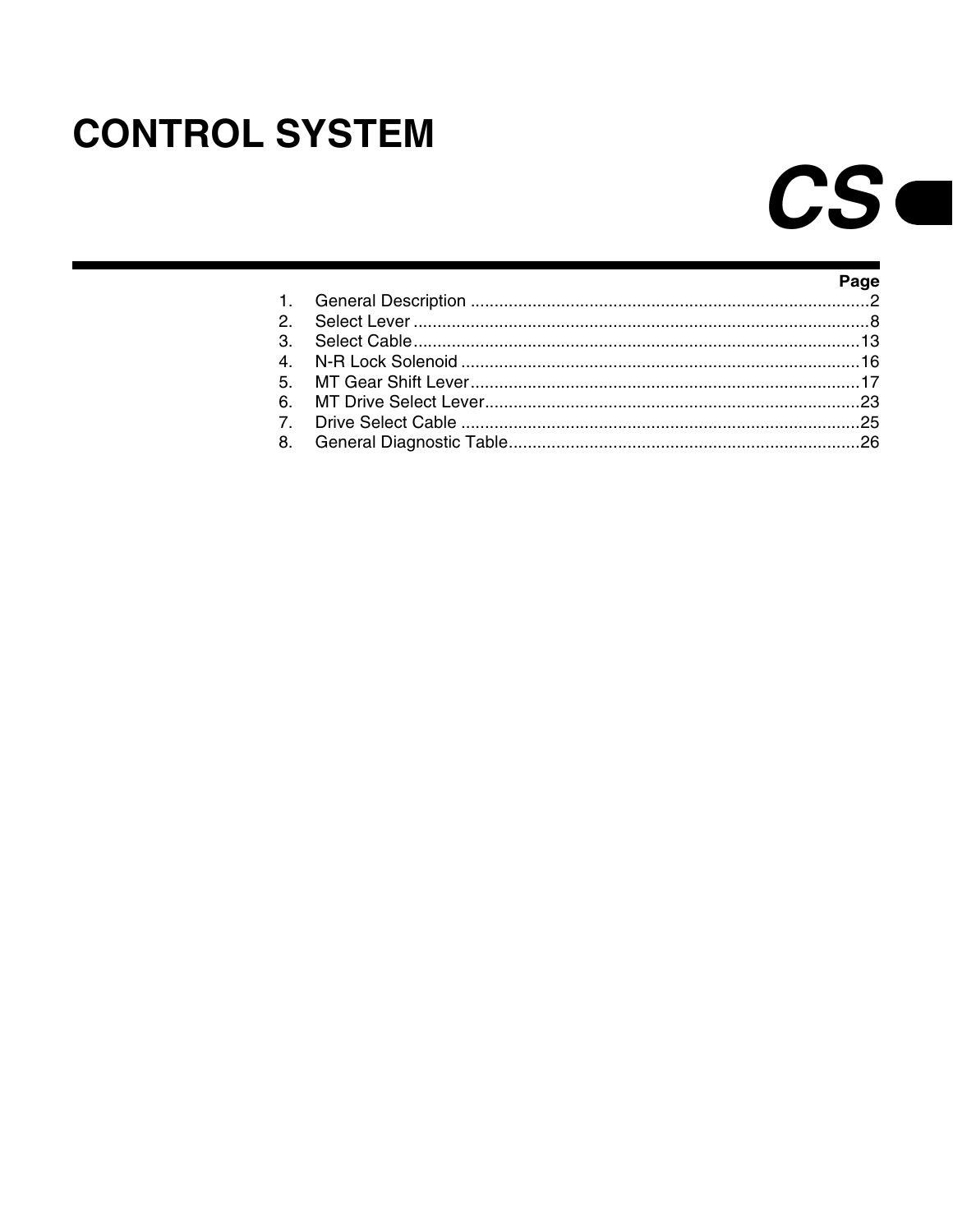### <span id="page-2-0"></span>**1. General Description**

### **A: SPECIFICATION**

| Iten<br>.                                   |                  | .<br>. .<br>becification                               |  |
|---------------------------------------------|------------------|--------------------------------------------------------|--|
| ∽<br>i torque of rod against lever<br>Swind | Ib)<br>(kgt<br>N | . ററ്<br>.38<br>$\prime\prime$<br>$0.83$ or less<br>v. |  |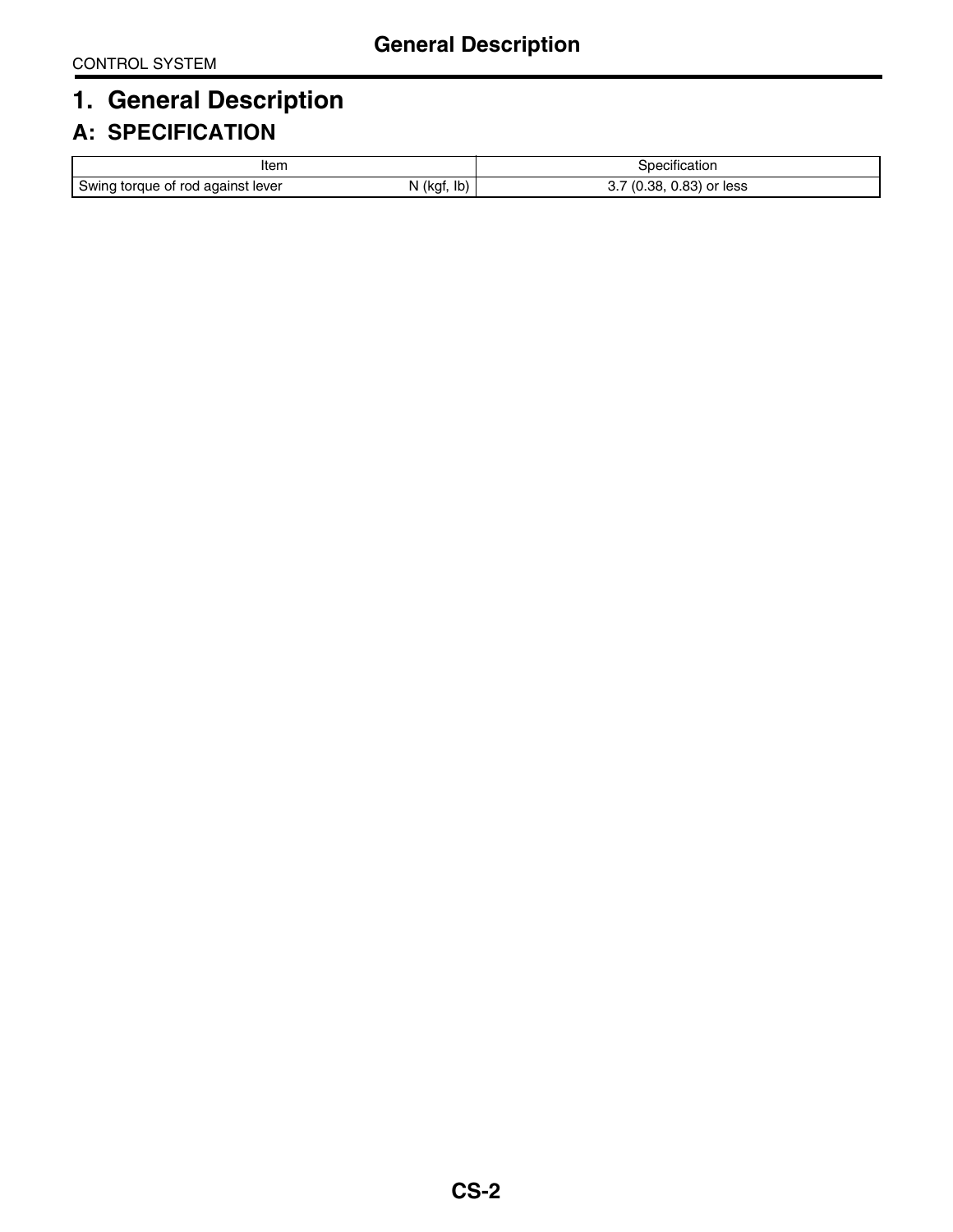### <span id="page-3-1"></span>**B: COMPONENT**

### <span id="page-3-0"></span>**1. AT SELECT LEVER**

### **• NON-TURBO MODEL**



- 
- (2) Detent arm (12) Grip (22) Clip
- 
- (4) Select lever ASSY (14) Blind (24) Cover
- 
- 
- 
- 
- 
- 
- 
- 
- (3) Detent spring (13) Indicator cover (23) Tube
	-
- (5) Spring pin (15) Cushion
	-
	-
	-
	-
- (10) Packing (20) Adjusting nut B
- (1) Bulb (11) Spacer (21) Adjusting nut A
	-
	-
	-
- (6) Arm ASSY (16) Guide plate *Tightening torque: N·m (kgf-m, ft-lb)* (7) Bushing ASSY (17) Snap pin *T1: 7.5 (0.76, 5.5)* (8) Base plate (18) Washer *T2: 13 (1.3, 9.4)*
- (9) Grommet (19) Select cable *T3: 18 (1.8, 13.0)*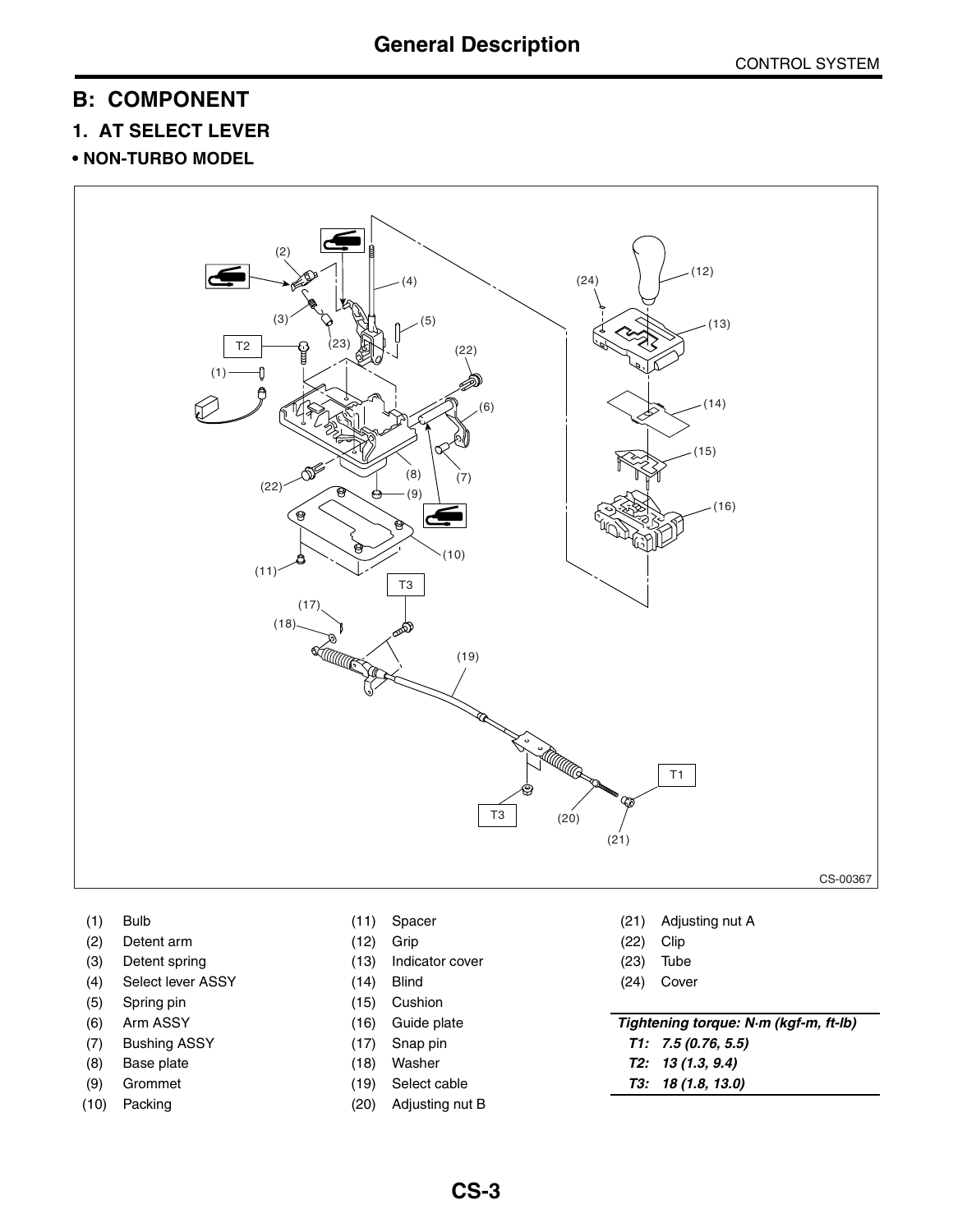#### CONTROL SYSTEM

### **• TURBO MODEL**



- (2) Indicator cover (15) Bushing (28) Snap pin
- 
- 
- 
- (6) Guide plate (19) Bulb (32) Cover
- (7) Detent arm (20) Clip (33) Clip
- (8) Detent spring (21) Arm ASSY
- 
- (10) Select lever ASSY (23) Base plate ASSY *T1: 2.0 (0.2, 1.4)*
- (11) Lock plate B (24) Grommet *T2: 7.5 (0.76, 5.5)*
- (12) Bushing (25) Packing *T3: 13 (1.3, 9.4)*
- 
- (1) Grip (14) Lock plate A (27) Washer
	-
	-
	-
	-
	-
	-
	-
- (9) Tube (22) Bushing ASSY
	-
	-
	-
	-
- 
- 
- (3) Cover (16) Lock plate C (29) Select cable
- (4) Blind (17) N−R lock solenoid (30) Adjusting nut B
- (5) Cushion (18) Clamp (31) Adjusting nut A
	-
	-

| Tightening torque: N·m (kgf-m, ft-lb) |  |
|---------------------------------------|--|
| T1: 2.0 (0.2, 1.4)                    |  |
| T2.7507C5                             |  |

- 
- (13) Bushing (26) Spacer *T4: 18 (1.8, 13.0)*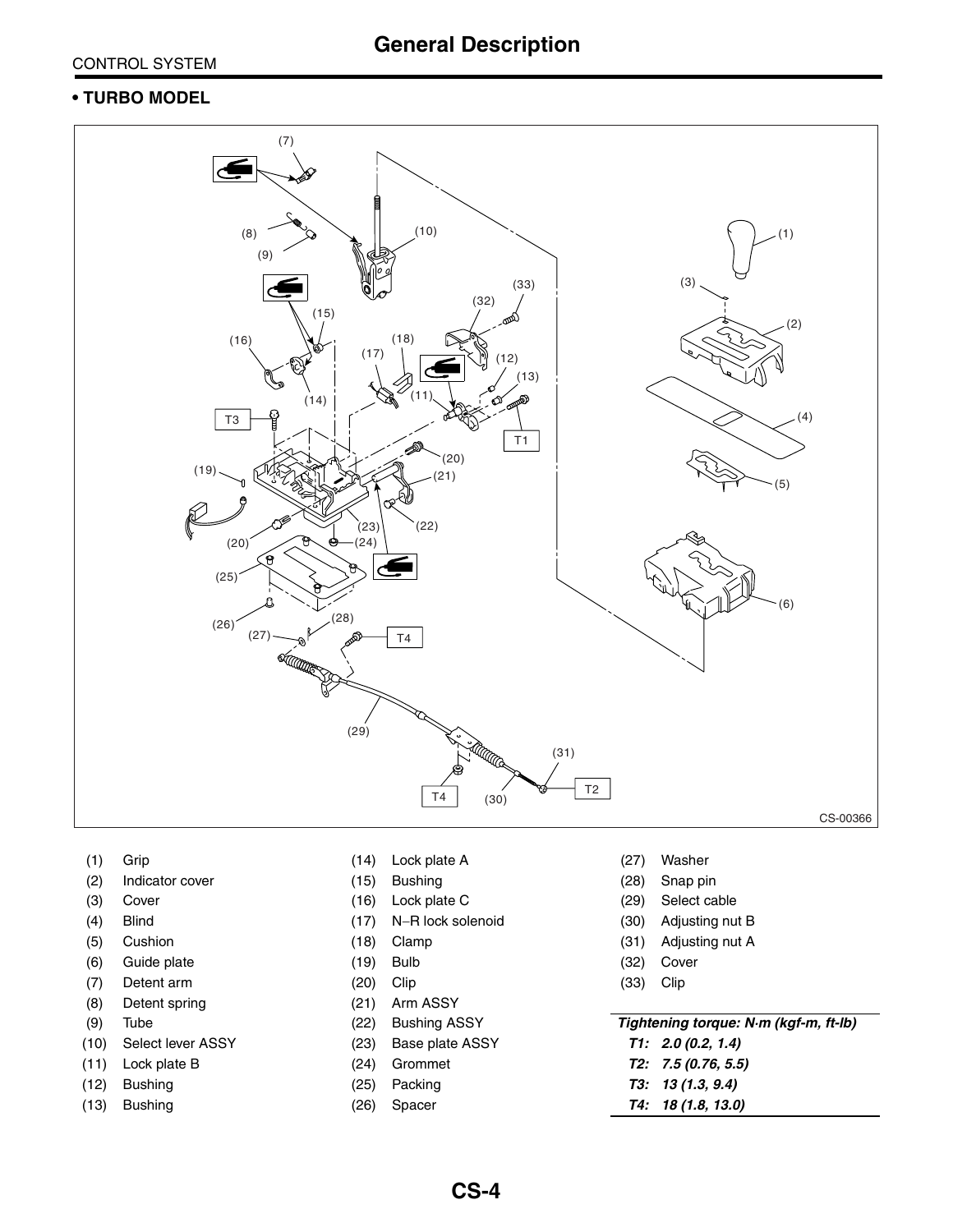### **General Description**

### **2. MT GEAR SHIFT LEVER**



- 
- (2) Console boot (12) Spring pin (22) Front cover
- (3) Plate ASSY (13) Cushion rubber (23) Clamp
- (4) Gear shift lever (14) Bushing B
- 
- 
- 
- 
- (9) Snap ring (19) Stay
- 
- 
- 
- 
- 
- 
- 
- 
- 
- 
- (10) O-ring (20) Spacer
- (1) Gear shift knob (11) Bushing A (21) Boot & insulator ASSY
	-
	-

### (5) Bushing (15) Joint *Tightening torque: N·m (kgf-m, ft-lb)*

- (6) Bushing (16) Rod *T1: 7.5 (0.76, 5.5)*
- (7) Lock wire (17) Bracket *T2: 12 (1.2, 8.7)*
- (8) Boot (18) Washer *T3: 18 (1.8, 13.0)*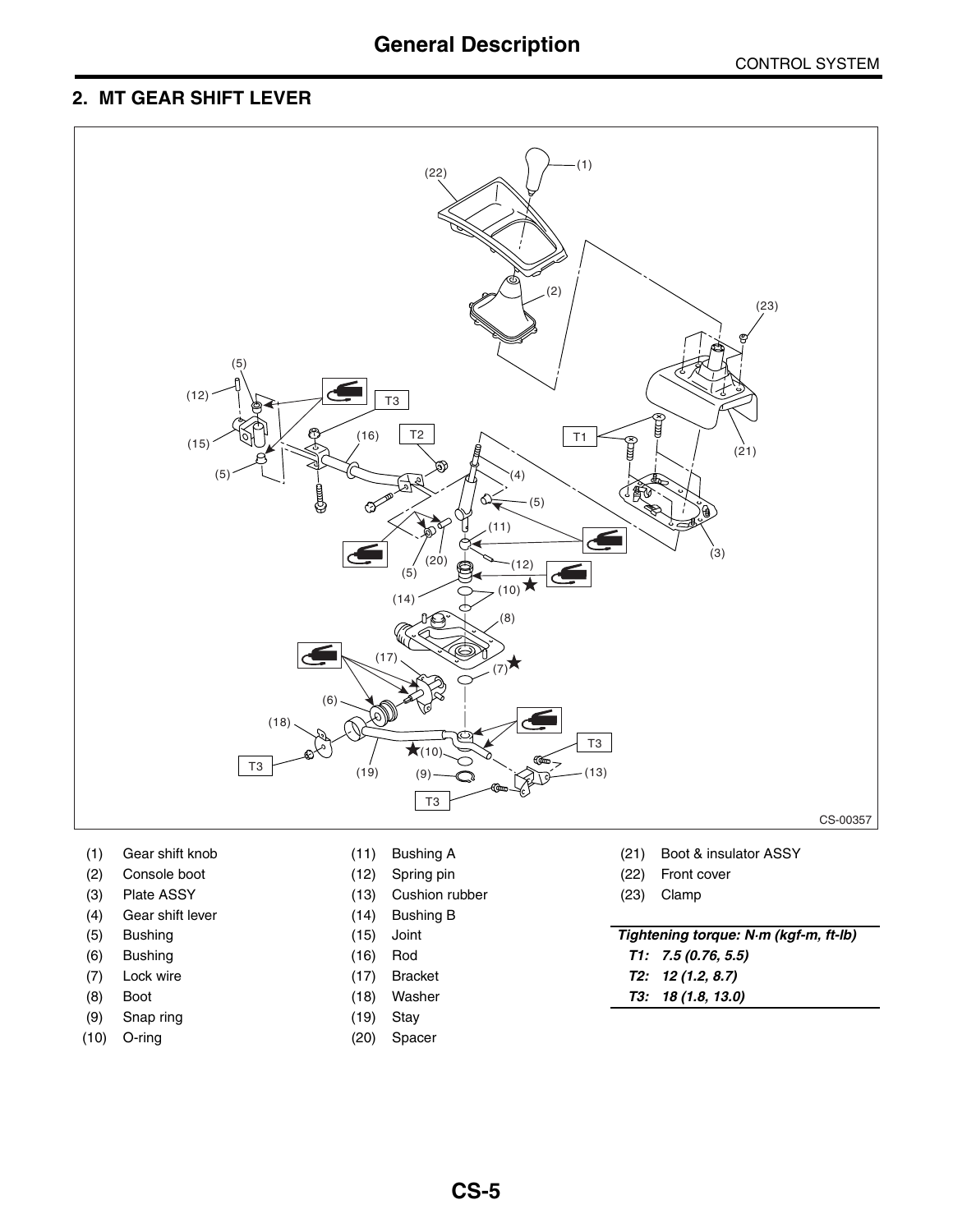### **3. DRIVE SELECT LEVER**



- 
- 
- 
- 
- 
- 
- 
- 
- (4) Bushing (9) Clevis pin
- (5) Cable (10) Snap pin

(1) Knob (6) Spring *Tightening torque: N·m (kgf-m, ft-lb)* (2) Cushion (7) Lever ASSY *T1: 1.6 (0.16, 1.2)* (3) Plate ASSY (8) Clip *T2: 18 (1.8, 13.0)*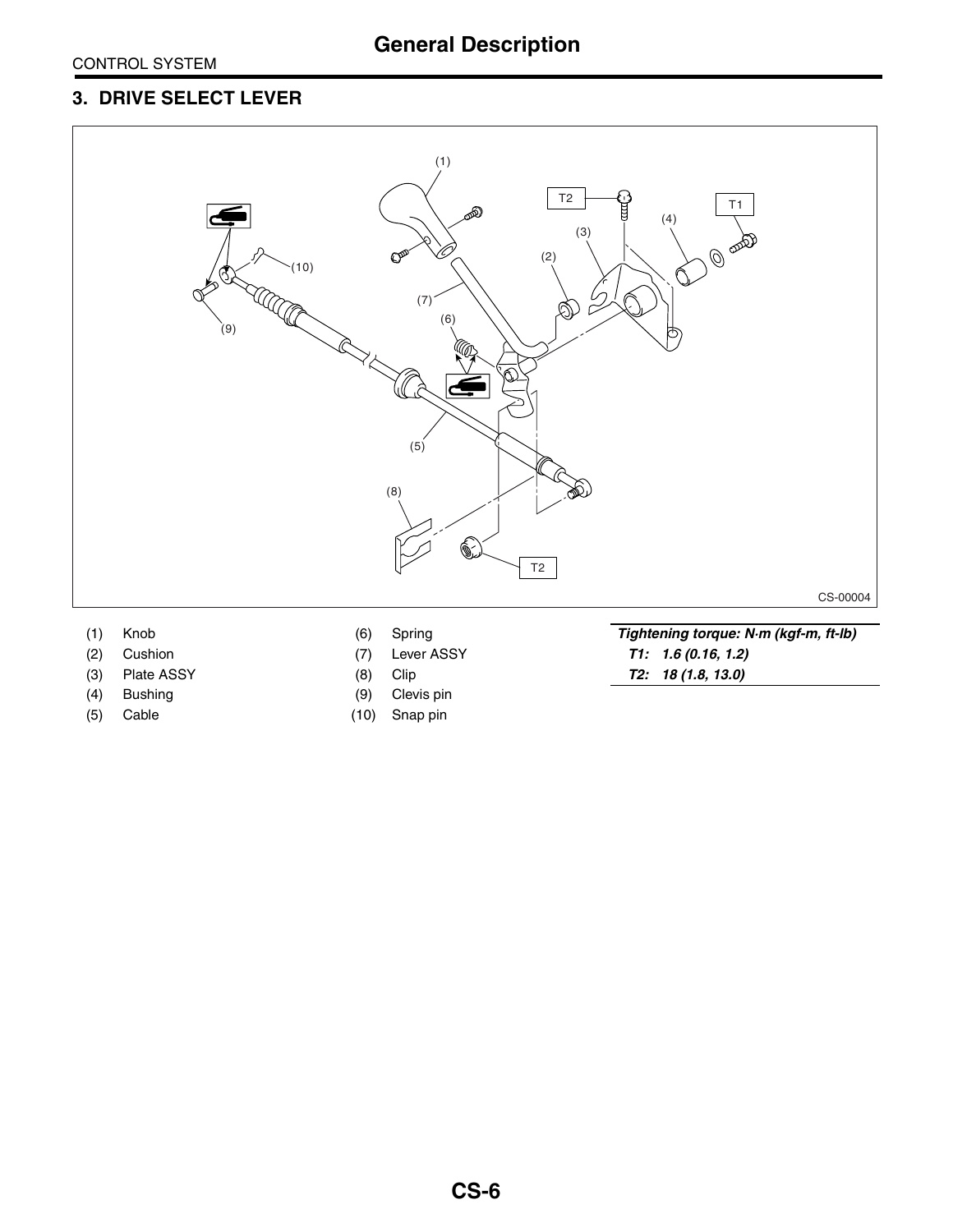### **C: CAUTION**

• Wear working clothing, including a cap, protective goggles, and protective shoes during operation.

• Remove contamination including dirt and corrosion before removal, installation or disassembly.

• Keep the disassembled parts in order and protect them from dust or dirt.

• Before removal, installation or disassembly, be sure to clarify the failure. Avoid unnecessary removal, installation, disassembly and replacement.

• Use SUBARU genuine fluid, grease etc. or the equivalent. Do not mix grease etc. with that of another grade or from other manufacturers.

• Be sure to tighten fasteners including bolts and nuts to the specified torque.

• Place shop jacks or rigid racks at the specified points.

• Apply grease onto sliding or revolution surfaces before installation.

• Before installing O-rings or snap rings, apply sufficient amount of grease to avoid damage and deformation.

• Before securing a part on a vise, place cushioning material such as wood blocks, aluminum plate, or cloth between the part and vise.

• Before disconnecting electrical connectors, be sure to disconnect the ground cable from battery.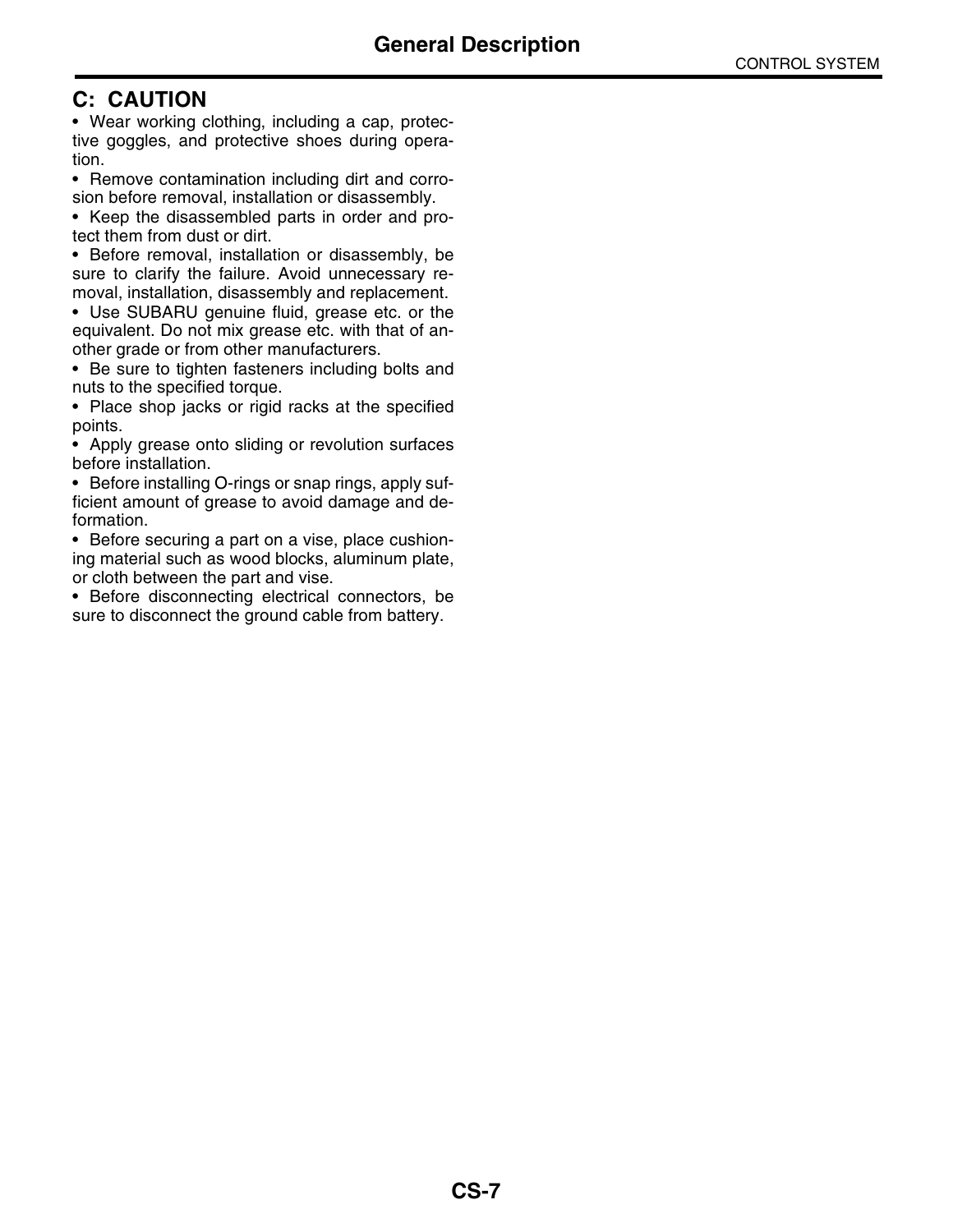### <span id="page-8-0"></span>**2. Select Lever**

### **A: REMOVAL**

1) Set the vehicle on a lift.

- 2) Disconnect the ground cable from battery.
- 3) Shift the select lever to "N" range.
- 4) Lift-up the vehicle.
- 5) Remove the rear exhaust pipe and muffler.

• Non-turbo model

<Ref. to EX(H4SO)-11, REMOVAL, Rear Exhaust Pipe.> <Ref. to EX(H4SO)-13, REMOVAL, Muffler.>

• Turbo model

<Ref. to EX(H4DOTC)-14, REMOVAL, Rear Exhaust Pipe.> <Ref. to EX(H4DOTC)-16, REMOV-AL, Muffler.>

6) Remove the heat shield cover. (If equipped)

7) Disconnect the cable from select lever, and then remove the cable bracket.



- (A) Adjusting nut
- (B) Cable bracket
- 8) Lower the vehicle.

9) Remove the console box. < Ref. to EI-39, RE-MOVAL, Console Box.>

10) Disconnect the connectors, then remove the four bolts to take out the select lever assembly from body.



### **B: INSTALLATION**

1) Mount the select lever onto vehicle body.

2) Tighten the four bolts to install the select lever to vehicle body, then connect the connector.

### *Tightening torque:*

*13 N·m (1.3 kgf-m, 9.4 ft-lb)*



3) Install the console box. <Ref. to EI-39, INSTAL-LATION, Console Box.>

4) Shift the select lever to "N" range.

5) Lift-up the vehicle.

6) Shift the range select lever to "N" range.

7) Insert the thread portion of inner cable into connector hole of the select lever, and fix the outer cable end to bracket.

### *Tightening torque:*

#### *18 N·m (1.8 kgf-m, 13.0 ft-lb)*

8) Adjust the select cable position. [<Ref. to CS-14,](#page-14-0) [ADJUSTMENT, Select Cable.>](#page-14-0)

9) After completion of fitting, make sure the select lever operates smoothly all across the operating range.

10) Install the heat shield cover. (If equipped)

- 11) Install the rear exhaust pipe and muffler.
- Non-turbo model

<Ref. to EX(H4SO)-11, INSTALLATION, Rear Exhaust Pipe.> <Ref. to EX(H4SO)-13, INSTALLA-TION, Muffler.>

• Turbo model

<Ref. to EX(H4DOTC)-14, INSTALLATION, Rear Exhaust Pipe.> <Ref. to EX(H4DOTC)-16, IN-STALLATION, Muffler.>

12) Inspect the following items. If the following inspection reveals problems, adjust the select cable and inhibitor switch. [<Ref. to CS-14, ADJUST-](#page-14-0)[MENT, Select Cable.>](#page-14-0) <Ref. to 4AT-52, ADJUST-MENT, Inhibitor Switch.>

(1) The engine starts operating when select lever is in "P" range, but not in other ranges.

(2) The back-up light is lit when the select lever is in "R" range, but not in other ranges.

(3) Select lever and indicator ranges are matched.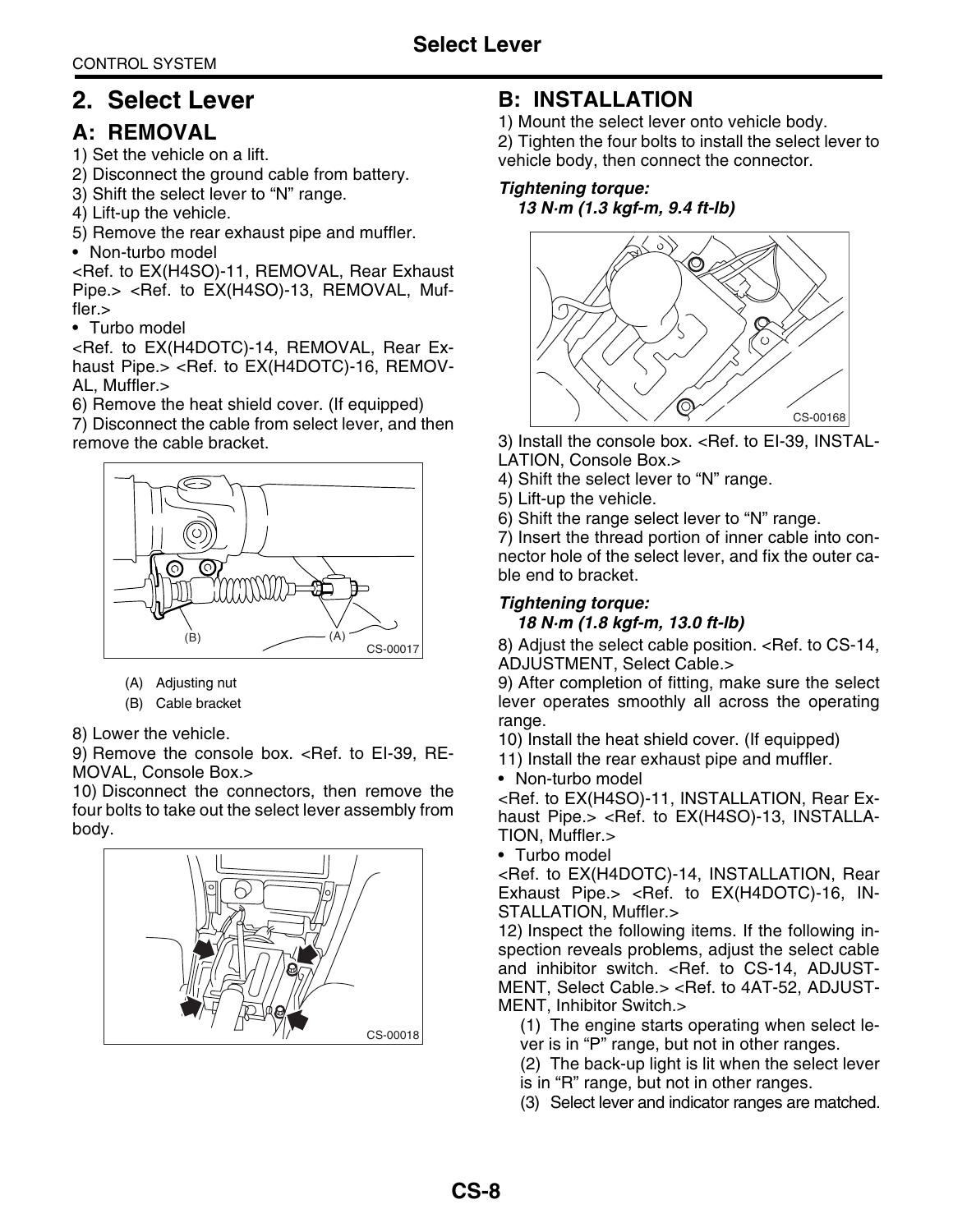### **C: DISASSEMBLY**

### **1. NON-TURBO MODEL**

### 1) Remove the grip.

2) Remove the indicator light, and then remove the indicator cover.

### NOTE:

Be careful not to break the indicator light during removal.



- (A) Grip
- (B) Indicator cover
- (C) Indicator light
- 3) Remove the blind.

4) Remove the clips, and then remove the guide plate.



(A) Clip

(B) Guide plate

5) Remove the grommet, and then extract the spring pin.



(A) Spring pin

(B) Arm ASSY

6) Remove the arm assembly, and then take away the select lever assembly from base plate.



- (A) Arm ASSY
- (B) Select lever ASSY
- (C) Base plate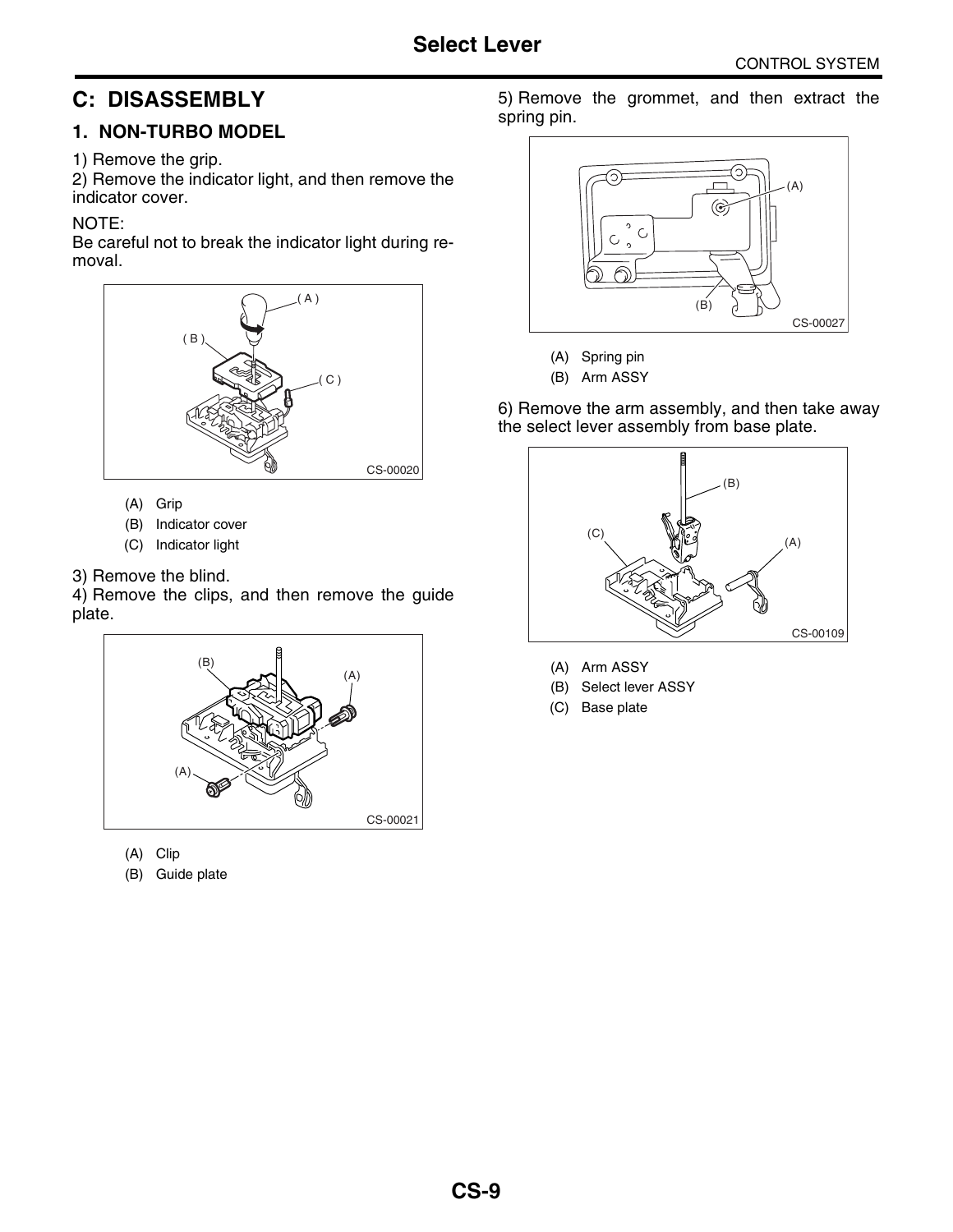### CONTROL SYSTEM

### **2. TURBO MODEL**

- 1) Remove the packing.
- 2) Remove the grip.

3) Remove the indicator light, and then remove the indicator cover.

### NOTE:

Be careful not to break the indicator light during removal.



- (A) Grip
- (B) Indicator cover
- (C) Indicator light
- 4) Remove the blind.
- 5) Remove the cover.



- (A) Clip
- (B) Cover

6) Remove the clips, and then remove the guide plate.



- (A) Clip
- (B) Guide plate

7) Remove the clamp, and then remove the N−R lock solenoid.



- (A) Clamp
- (B) N−R lock solenoid
- 8) Remove the lock plate B mounting bolt.



9) Remove the lock plate A, B, C and bushing.



- (A) Lock plate A
- (B) Lock plate B
- (C) Bushing
- (D) Lock plate C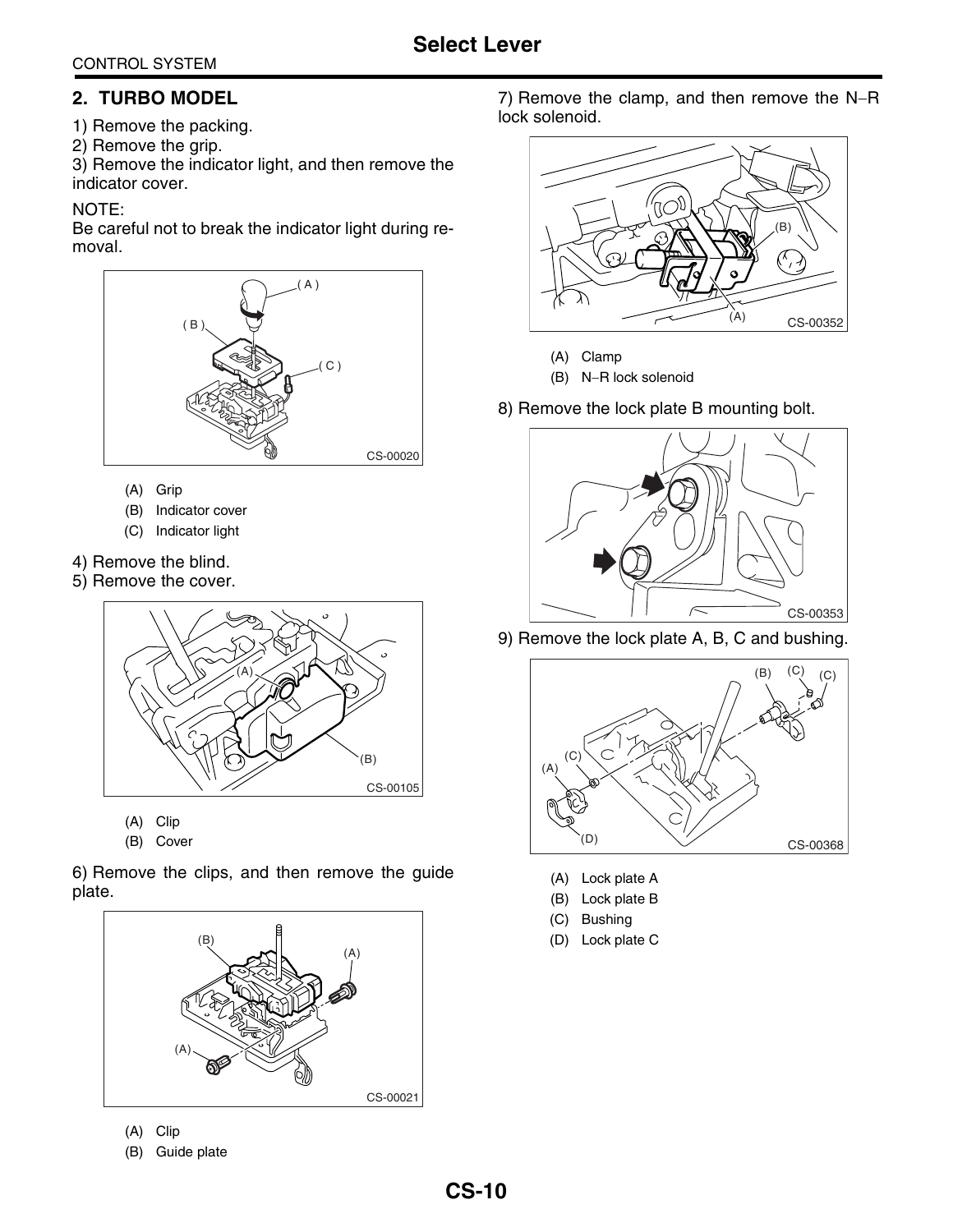10) Remove the cushion plate.



11) Remove the grommet, and then extract spring pin.



- (A) Spring pin
- (B) Arm ASSY

12) Remove the arm assembly, and then take away the select lever assembly from base plate.



- (A) Arm ASSY
- (B) Select lever ASSY
- (C) Base plate

13) Remove the detent spring, and then remove the detent arm.



- (A) Detent arm
- (B) Detent spring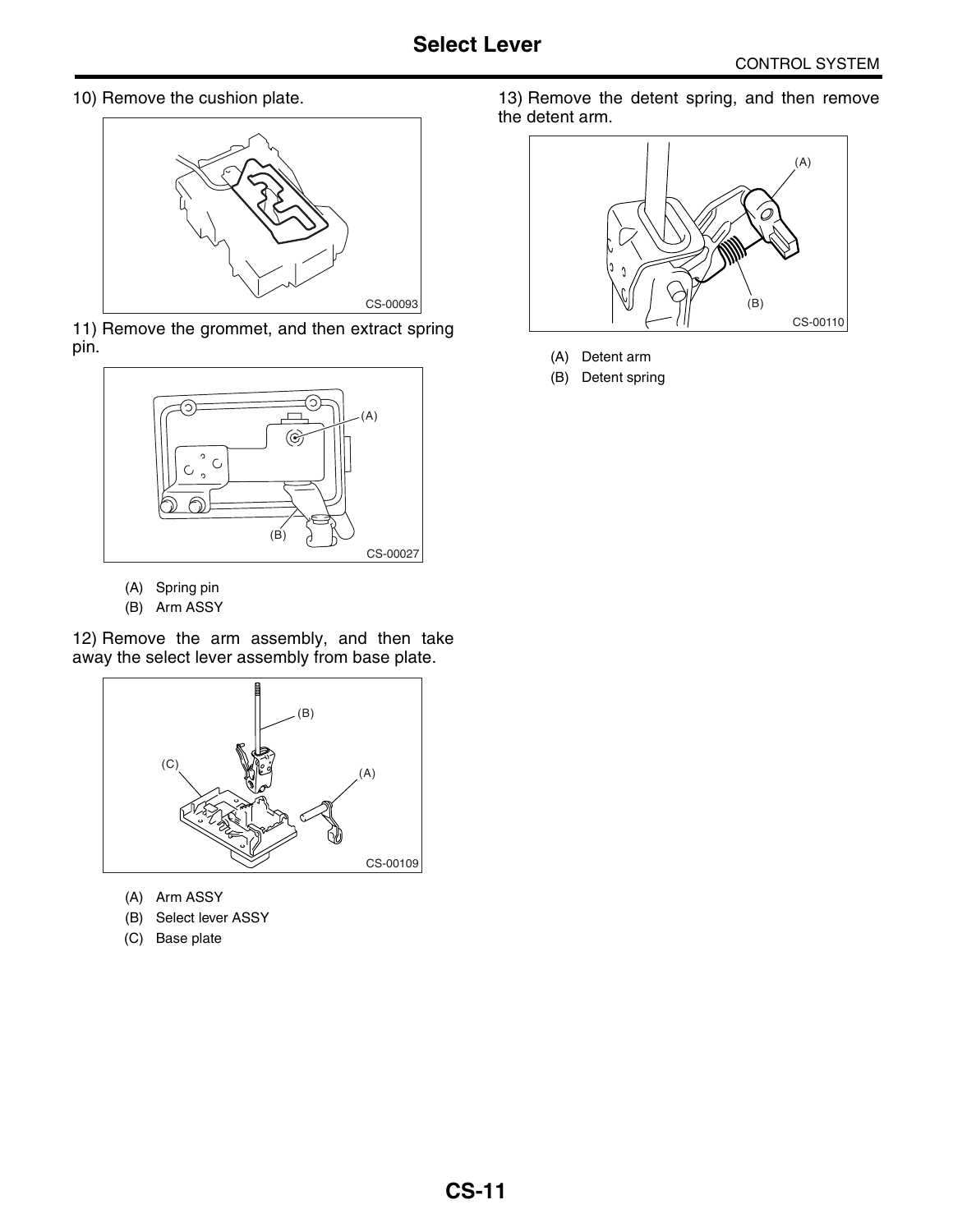### **D: ASSEMBLY**

1) Clean all parts before assembly. 2) Apply grease [SUNLIGHT 2 (Part No. 003602010) or equivalent] to each part. [<Ref. to](#page-3-0) [CS-3, AT SELECT LEVER, COMPONENT, Gener](#page-3-0)[al Description.>](#page-3-0)

#### **CAUTION:**

**Apply grease [SUNCALL] around the axle of lock plate (Turbo model). Apply grease to only indicated portion.**



3) Assemble is in the reverse order of disassembly. NOTE:

• Refer to "COMPOTNENT" for tightening torque. [<Ref. to CS-3, COMPONENT, General Descrip](#page-3-1)[tion.>](#page-3-1)

• Tighten the lock plate bolt uniformly. After installation, put the base plate upside down, and then push the lock plate up. Make sure the lock plate falls by its weight when releasing it. If not, retighten the bolt.



4) After completion of fitting, transfer the select lever to range "P" — "1", then check the indicator and select lever are matched, the pointer and position mark are matched and the operating force.

### **E: INSPECTION**

1) Inspect the removed parts by comparing with new ones for deformation, damage and wear. Correct or replace if defective.

2) Confirm the following parts for operating condition before assembly. Moving condition of the select lever assembly, it should move smoothly.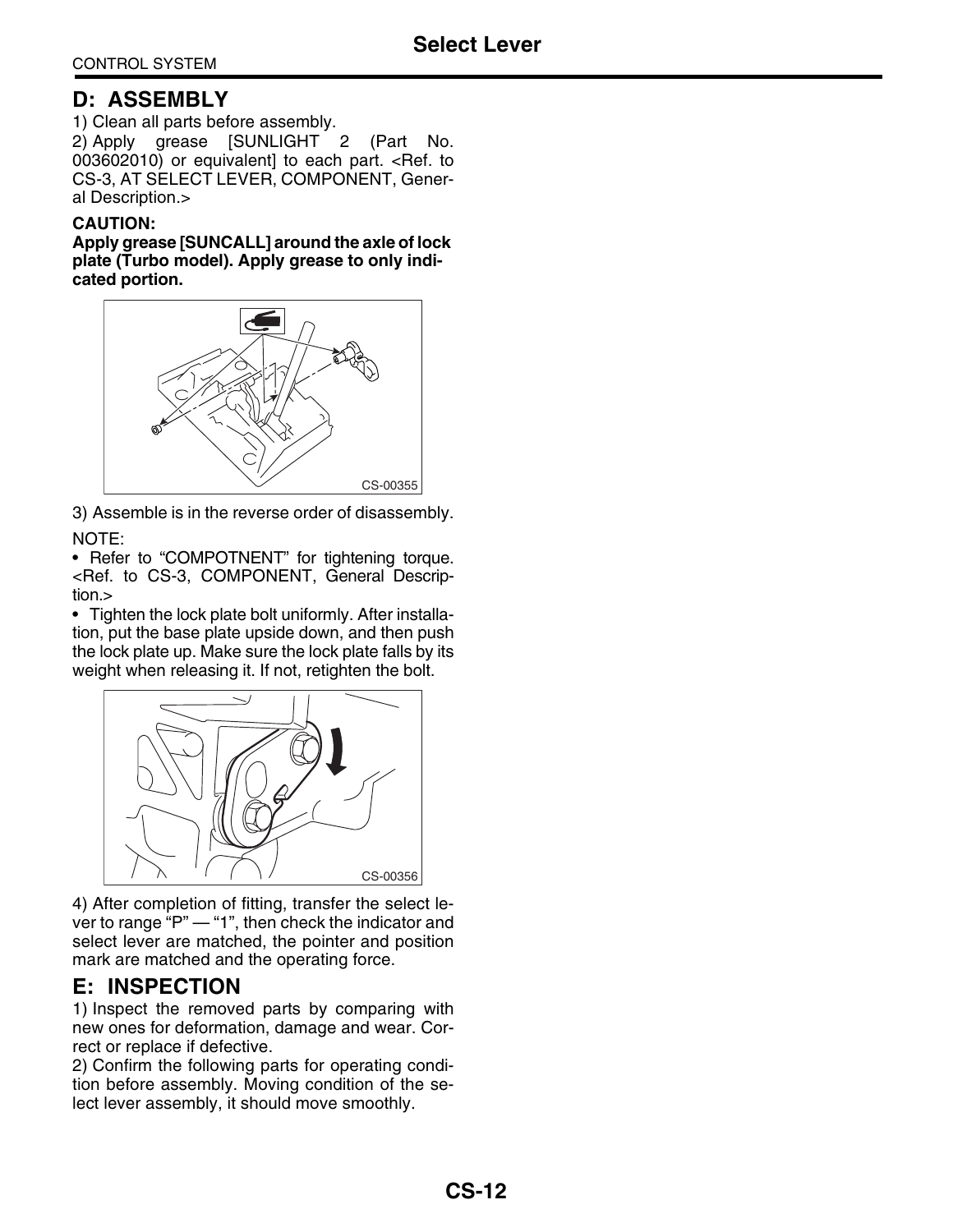### <span id="page-13-0"></span>**3. Select Cable**

### **A: REMOVAL**

1) Set the vehicle on a lift.

2) Disconnect the ground cable from battery.

3) Prior to removal, shift the select lever to "N" range.

- 4) Lift-up the vehicle.
- 5) Remove the front and center exhaust pipe.
- Non-turbo model

<Ref. to EX(H4SO)-7, REMOVAL, Front Exhaust Pipe.>

• Turbo model

<Ref. to EX(H4DOTC)-9, REMOVAL, Center Exhaust Pipe.>

- 6) Remove the heat shield cover. (If equipped)
- 7) Remove the snap pin from range select lever.



- (A) Range select lever
- (B) Snap pin
- (C) Select cable
- (D) Clamp
- (E) Washer

8) Remove the plate assembly from transmission case.



- (A) Select cable
- (B) Plate ASSY
- (C) Clamp

9) Disconnect the select cable from range select lever, and then remove the cable bracket.



- (A) Adjusting nut
- (B) Cable bracket
- 10) Remove the select cable from plate assembly.

### **B: INSTALLATION**

1) Install the select cable to plate assembly.

### *Tightening torque:*

- *18 N·m (1.8 kgf-m, 13.0 ft-lb)*
- 2) Install the select cable to range select lever.
- 3) Install the plate assembly to transmission.

### *Tightening torque:*

*T: 24.5 N·m (2.5 kgf-m, 18.1 ft-lb)*



- (A) Select cable
- (B) Plate ASSY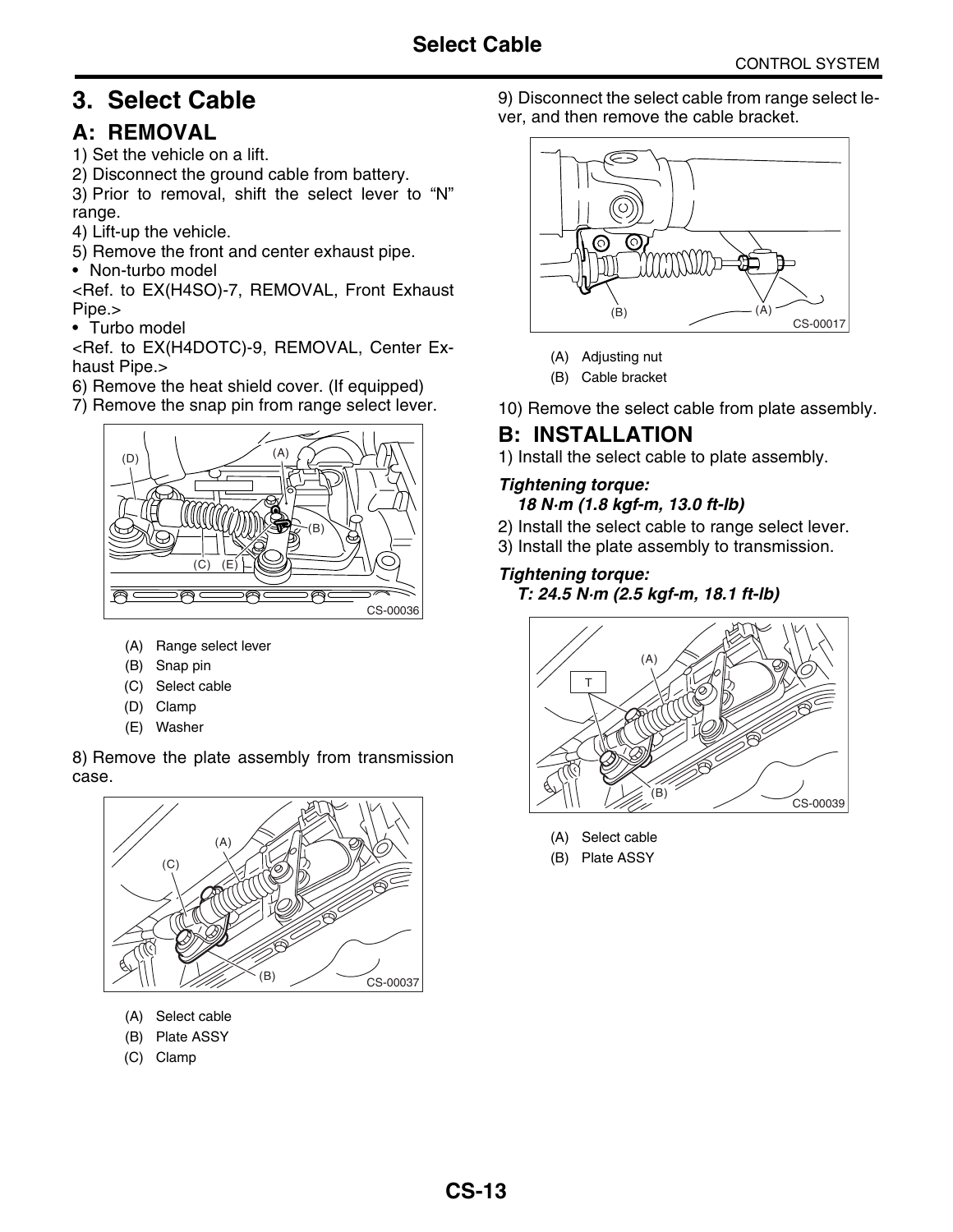4) Install the snap pin to range select lever.



- (A) Range select lever
- (B) Snap pin
- (C) Select cable
- (D) Clamp
- (E) Washer

5) Shift the select lever to "N" range, then adjust the select cable position. [<Ref. to CS-14, ADJUST-](#page-14-0)[MENT, Select Cable.>](#page-14-0)

6) Install the heat shield cover. (If equipped)

7) Install the front and center exhaust pipe.

• Non-turbo model

<Ref. to EX(H4SO)-8, INSTALLATION, Front Exhaust Pipe.>

• Turbo model

<Ref. to EX(H4DOTC)-10, INSTALLATION, Center Exhaust Pipe.>

### **C: INSPECTION**

Check the removed cable and replace if damaged, rusty, or defective.

1) Check for smooth operation of the cable.

2) Check the inner cable for damage and rust.

3) Check the outer cable for damage, bends, and cracks.

4) Check the boot for damage, cracks, and deterioration.

5) Shift the select lever from "P" range to "1" range. You should be able to feel the detentes in each range. If the detentes cannot be felt or the range pointer is improperly aligned, adjust the cable.

### <span id="page-14-0"></span>**D: ADJUSTMENT**

- 1) Set the vehicle on a lift.
- 2) Shift the select lever to "N" range.
- 3) Lift-up the vehicle.
- 4) Remove the rear exhaust pipe and muffler.
- 5) Remove the heat shield cover. (If equipped)

6) Loosen the adjusting nuts on each side.



- (A) Adjusting nut A
- (B) Adjusting nut B

7) Turn the adjusting nut B until it lightly touches the bushing assembly.



- (A) Front side
- (B) Select lever
- (C) Bushing ASSY
- (D) Adjusting nut B
- (E) Contact point
- (F) Adjusting nut A

8) While preventing the adjusting nut B from moving with a wrench, tighten the adjusting nut A.

### *Tightening torque: 7.5 N·m (0.76 kgf-m, 5.5 ft-lb)*



- (A) Adjusting nut A
- (B) Adjusting nut B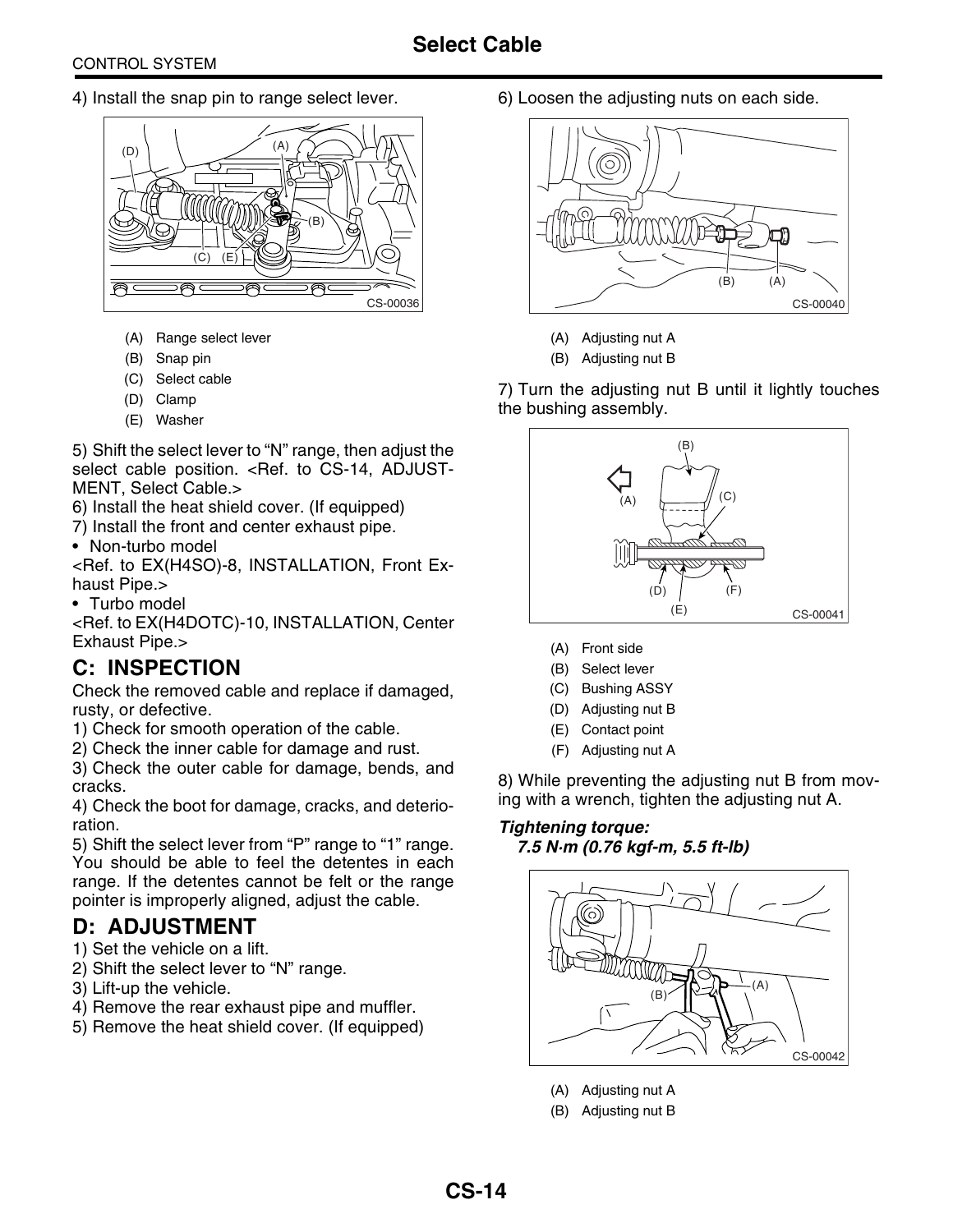9) After completion of fitting, make sure that the select lever operates smoothly all across the operating range.

10) Install in the reverse order of removal.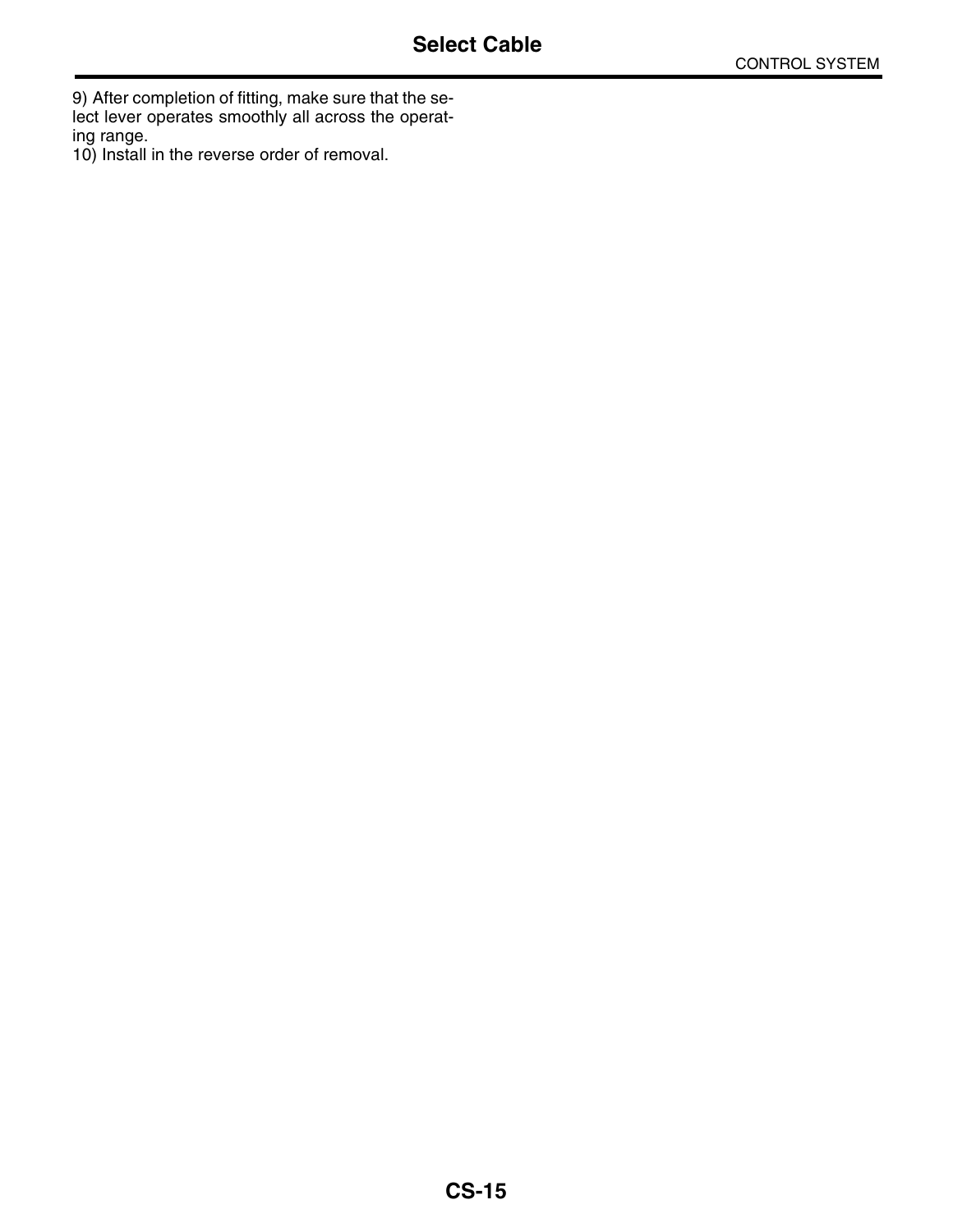### <span id="page-16-0"></span>**4. N-R Lock Solenoid**

### **A: REMOVAL**

- 1) Disconnect the ground cable from battery.
- 2) Remove the console box. <Ref. to EI-39, RE-MOVAL, Console Box.>
- 3) Disconnect the connector.
- 4) Remove the grip.
- 5) Remove the indicator bulb from indicator cover.



6) Remove the indicator cover.



7) Remove the slider.

### **C: INSPECTION**

### 8) Remove the cover.



(A) Clip

(B) Cover

9) Remove the clamp and remove the N-R lock solenoid.



(A) Clamp

(B) N−R lock solenoid

### **B: INSTALLATION**

Install in the reverse order of removal.

<span id="page-16-1"></span>

|    | <b>Step</b>                                                                    | <b>Check</b>                         | Yes           | No                                |
|----|--------------------------------------------------------------------------------|--------------------------------------|---------------|-----------------------------------|
|    | <b>CHECK N-R LOCK SOLENOID.</b><br>Measure the resistance of N-R lock solenoid | Is the resistance $20 - 40 \Omega$ ? | Go to step 2. | Replace the N-R<br>lock solenoid. |
|    | connector terminals.                                                           |                                      |               |                                   |
|    | <b>Terminal</b>                                                                |                                      |               |                                   |
|    | No. $4 -$ No. 5                                                                |                                      |               |                                   |
| l2 | <b>CHECK N-R LOCK SOLENOID.</b>                                                | Is the N-R lock solenoid oper-       | Normal        | Replace the N-R                   |
|    | Connect the battery with N-R lock solenoid                                     | ating properly?                      |               | lock solenoid.                    |
|    | connector terminal, and operate the solenoid.                                  |                                      |               |                                   |
|    | <b>Terminal</b>                                                                |                                      |               |                                   |
|    | No. 4 (+) – No. 5 (-)                                                          |                                      |               |                                   |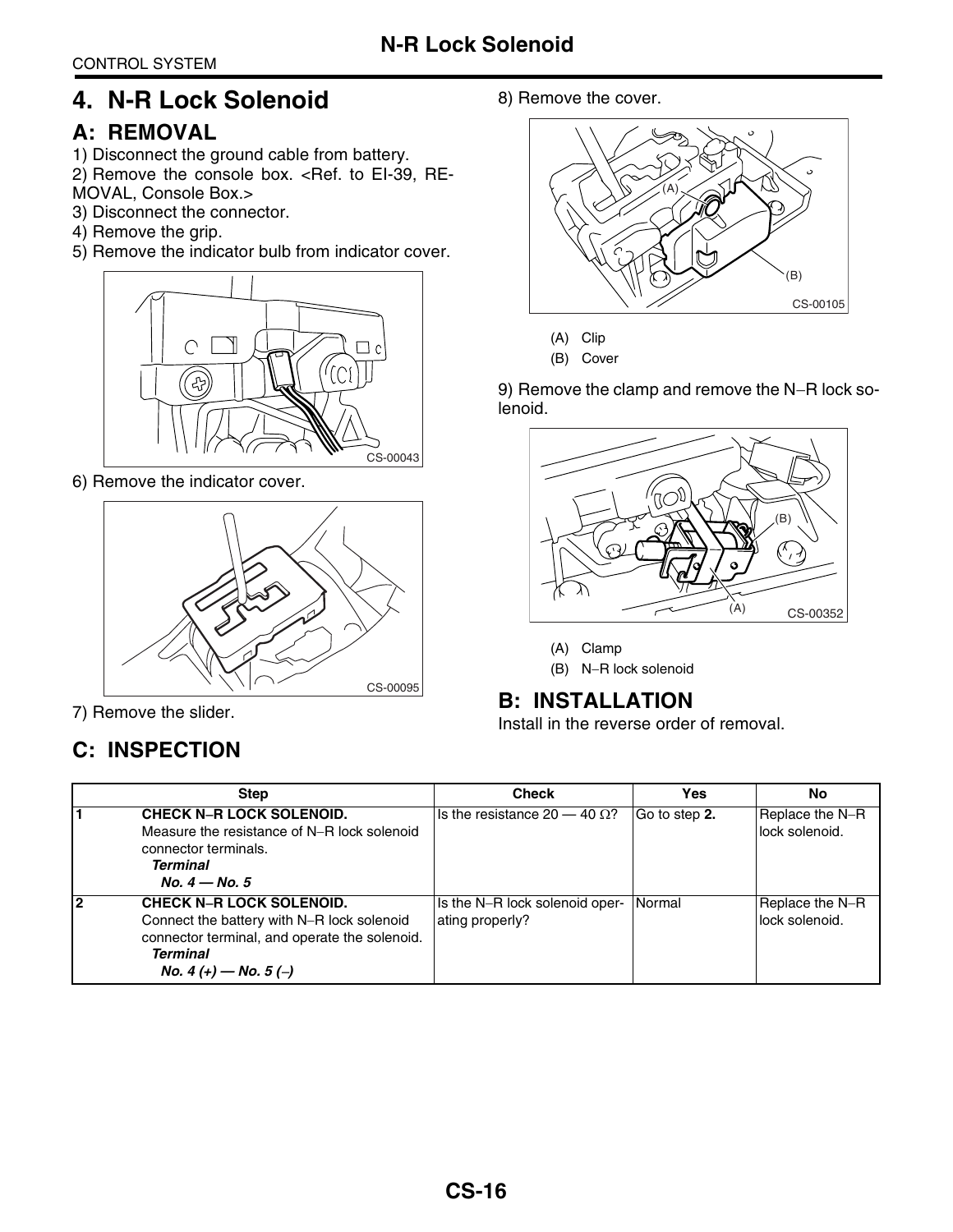### <span id="page-17-0"></span>**5. MT Gear Shift Lever**

### **A: REMOVAL**

- 1) Set the vehicle on a lift.
- 2) Remove the gear shift knob.
- 3) Disconnect the ground cable from battery.
- 4) Remove the console box. < Ref. to EI-39, RE-
- MOVAL, Console Box.>
- 5) Remove the clamp.



6) Remove the boot & insulator assembly.



7) Remove the drive select cable. [<Ref. to CS-25,](#page-25-1) [REMOVAL, Drive Select Cable.>](#page-25-1)

8) Remove the plate assembly from body.



9) Lift-up the vehicle.

10) Remove the rear exhaust pipe and muffler.

• Non-turbo model

<Ref. to EX(H4SO)-11, REMOVAL, Rear Exhaust Pipe.> <Ref. to EX(H4SO)-13, REMOVAL, Muffler.>

• Turbo model

<Ref. to EX(H4DOTC)-14, REMOVAL, Rear Exhaust Pipe.> <Ref. to EX(H4DOTC)-16, REMOV-AL, Muffler.>

- 11) Remove the heat shield cover. (If equipped)
- 12) Remove the stay from transmission bracket.



- (A) Stay
- (B) Transmission bracket
- 13) Remove the rod from joint.



- (A) Stay
- (B) Rod
- 14) Remove the cushion rubber from body.



- (A) Stay
- (B) Cushion rubber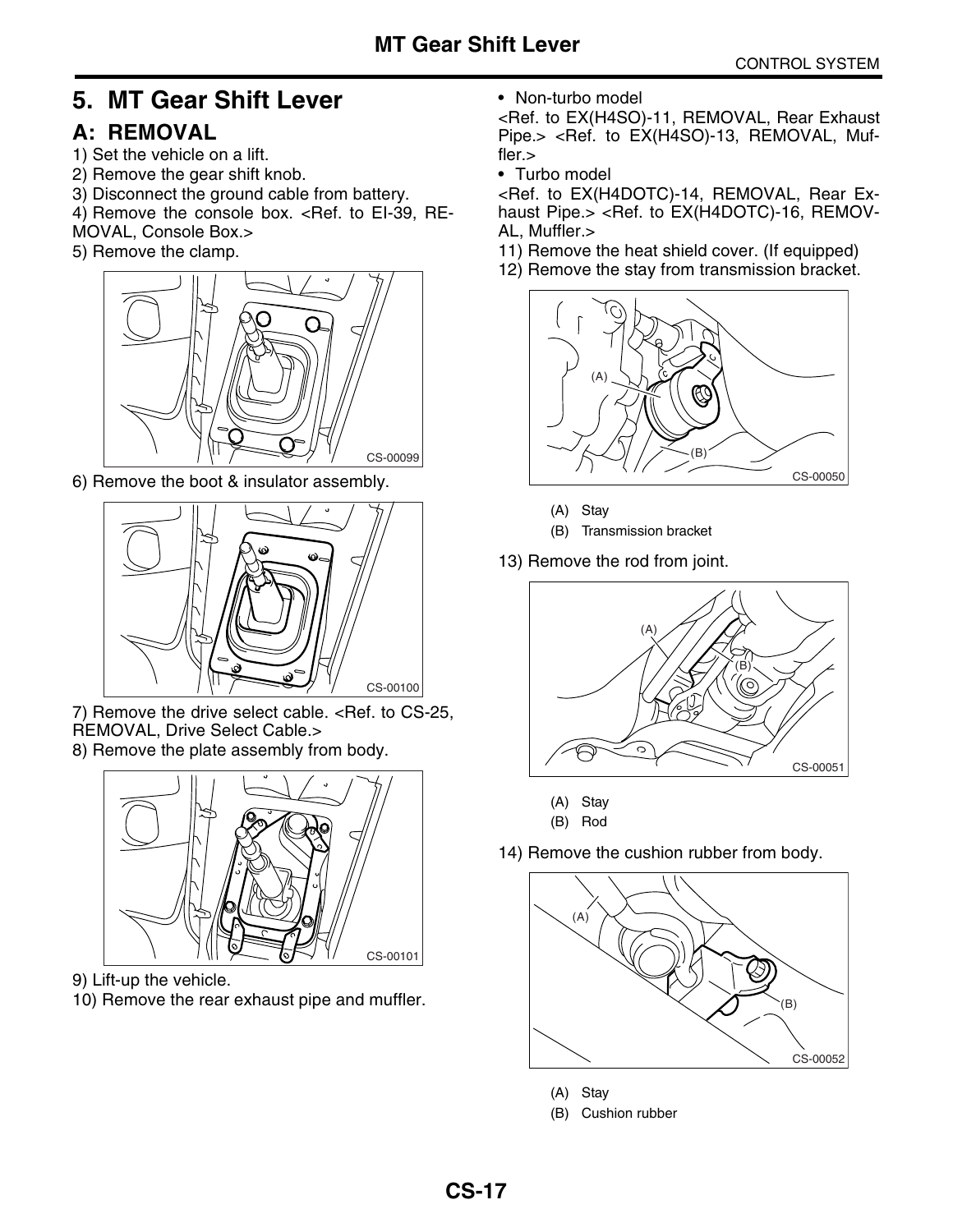15) Remove the spring pin, and then extract the joint.



- (A) Joint
- (B) Spring pin
- 16) Lower the vehicle.
- 17) Remove the gear shift lever.



### **B: INSTALLATION**

1) Insert the gear shift lever from room side.

NOTE:

After inserting the rod and stay, temporarily put them onto transmission mount.



2) Lift-up the vehicle.

3) Install the joint to transmission and secure with the spring pin.



(A) Joint

(B) Spring pin

4) Mount the cushion rubber on the body.

### *Tightening torque: 18 N·m (1.8 kgf-m, 13.0 ft-lb)*



(A) Stay

(B) Cushion rubber

5) Connect the rod to the joint.

### *Tightening torque: 18 N·m (1.8 kgf-m, 13.0 ft-lb)*



- (A) Stay
- (B) Rod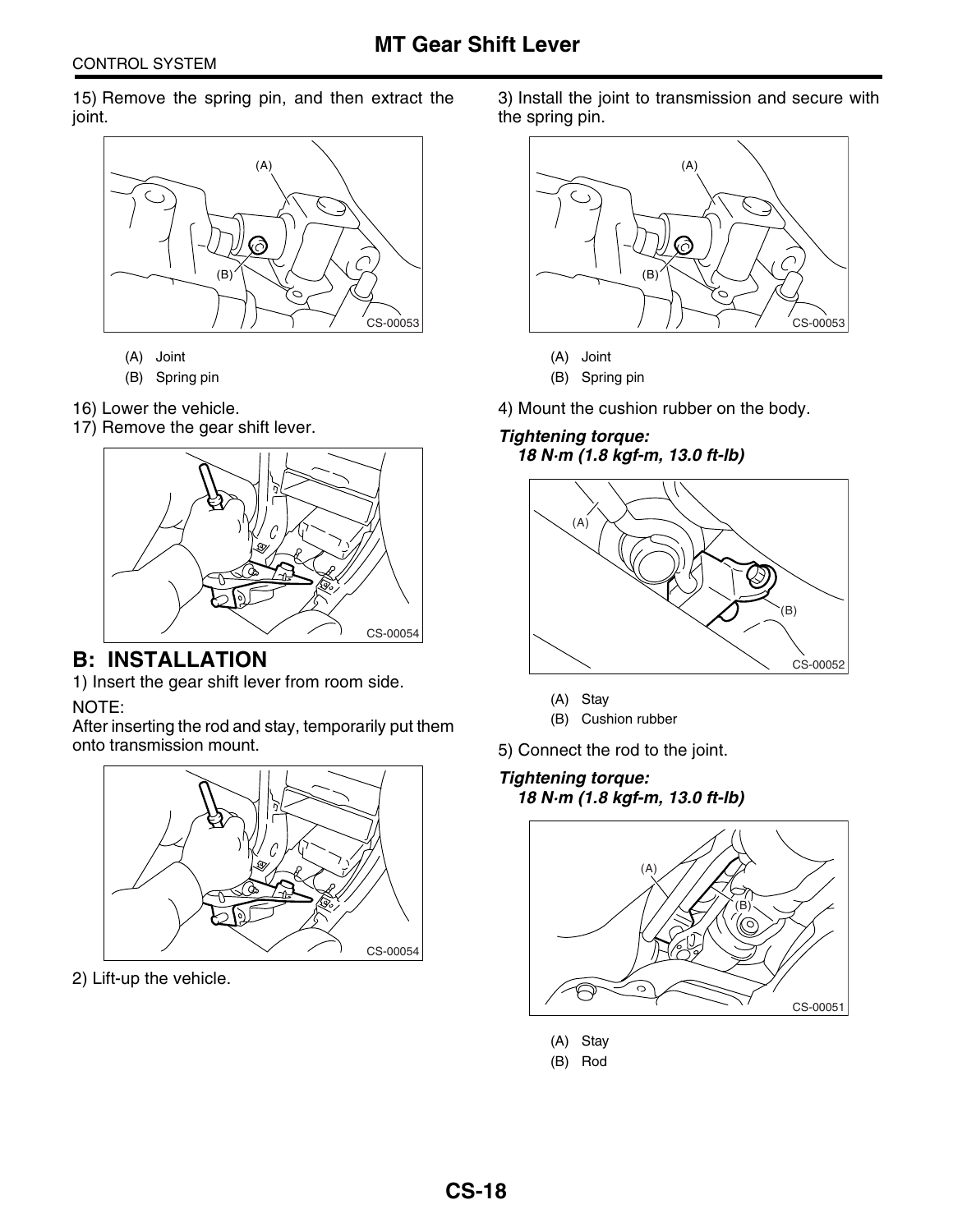- 6) Connect the stay to transmission bracket.
- *Tightening torque: 18 N·m (1.8 kgf-m, 13.0 ft-lb)*



(A) Stay

(B) Transmission bracket

7) Install the heat shield cover. (If equipped)

- 8) Install the rear exhaust pipe and muffler.
- Non-turbo model

<Ref. to EX(H4SO)-11, INSTALLATION, Rear Exhaust Pipe.> <Ref. to EX(H4SO)-13, INSTALLA-TION, Muffler.>

• Turbo model

<Ref. to EX(H4DOTC)-14, INSTALLATION, Rear Exhaust Pipe.> <Ref. to EX(H4DOTC)-16, IN-STALLATION, Muffler.>

- 9) Lower the vehicle.
- 10) Install the plate assembly to body.

### *Tightening torque:*

### *7.5 N·m (0.76 kgf-m, 5.5 ft-lb)*



11) Install the drive select cable. [<Ref. to CS-25,](#page-25-2) [INSTALLATION, Drive Select Cable.>](#page-25-2)

12) Install the boot and insulator assembly to the vehicle in proper direction.



13) Install the clamp.

14) Install the console box. <Ref. to EI-39, INSTAL-LATION, Console Box.>

### **C: DISASSEMBLY**

1) Remove the lock wire.



- (A) Lock wire
- (B) Stay
- 2) Remove the rod from gear shift lever.



- (A) Rod
- (B) Gear shift lever
- (C) Stay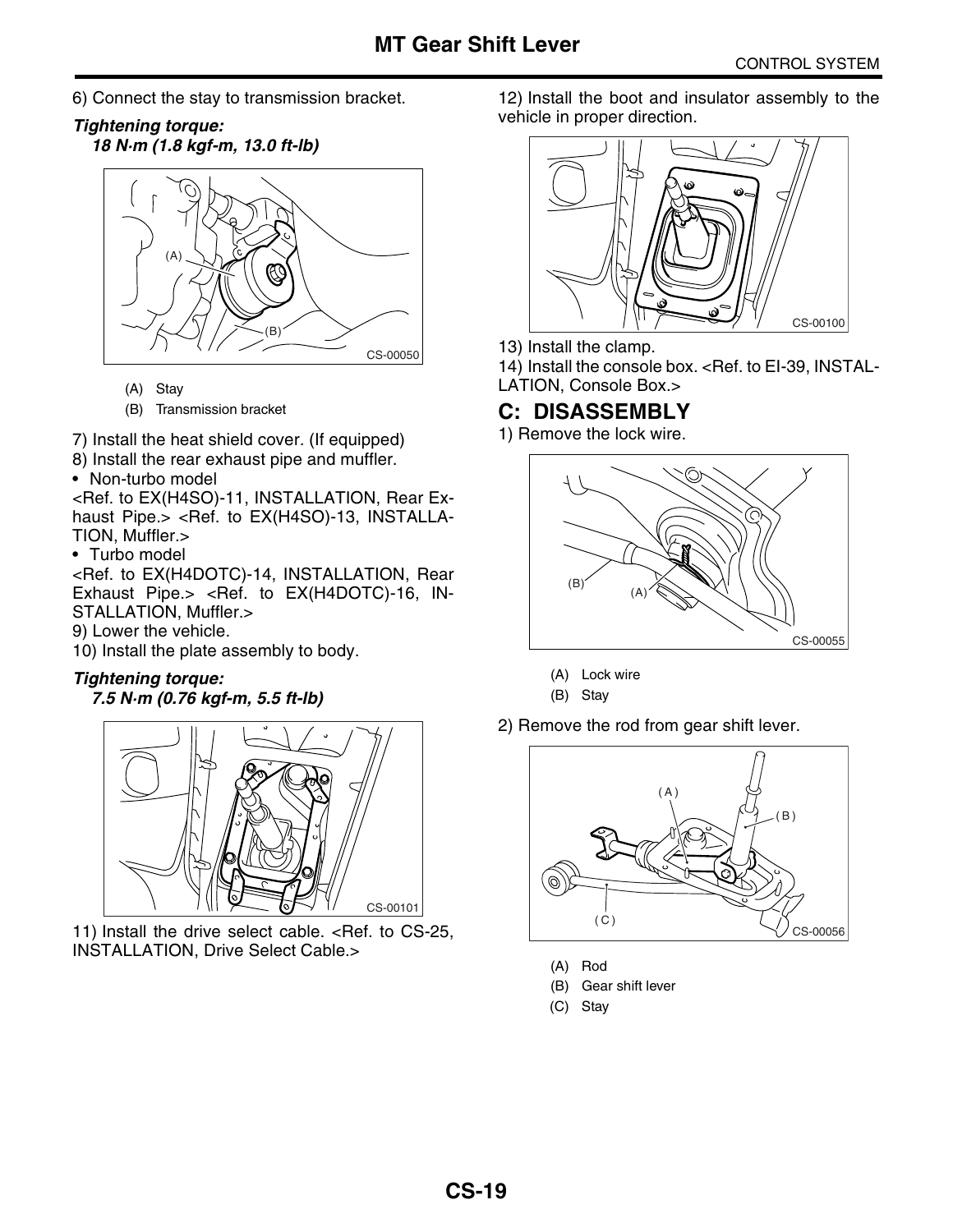3) Remove the snap ring from bushing B, and then disconnect the stay.



- (A) Snap ring
- (B) Bushing B
- (C) Stay

4) Remove the boot from gear shift lever.

5) Remove the bushing and cushion rubber from stay.



- (A) Bushing
- (B) Stay
- (C) Cushion rubber

6) Remove the O-ring, and then remove the bushing B.



- (A) O-ring
- (B) O-ring
- (C) Bushing B

7) Draw out the spring pin, and then remove the bushing A from gear shift lever.



- (A) Spring pin
- (B) Bushing A

### **D: ASSEMBLY**

1) Clean all parts before assembly. 2) Mount the bushing and cushion rubber on the stay.



- (A) Bushing
- (B) Cushion rubber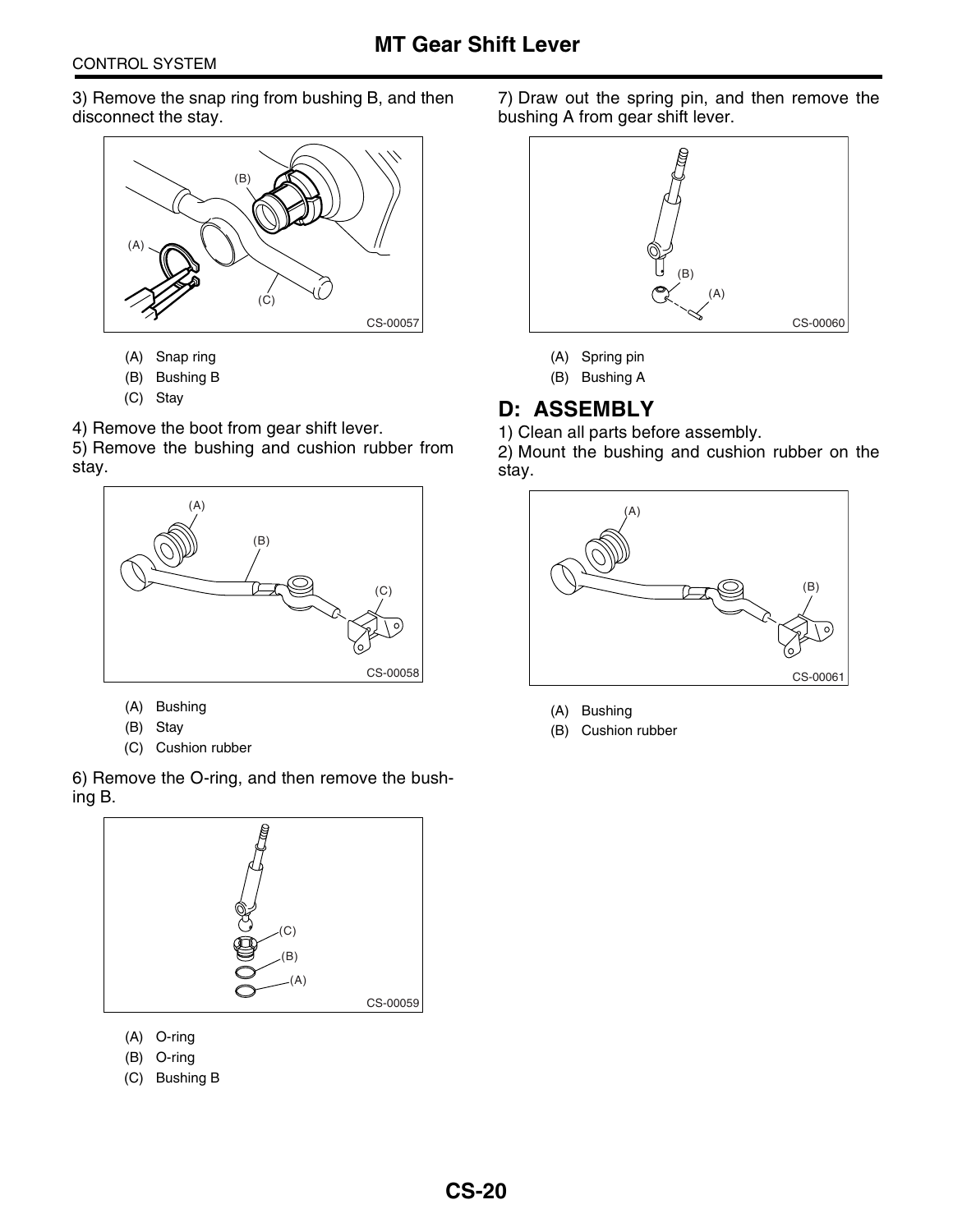3) Mount each part; boot, O-ring, bushing A, spacer, bushing B, bushing and spring pin on the gear shift lever.

NOTE:

• Always use new O-rings.

• Apply grease [SUNLIGHT 2 (Part No. 003602010) or equivalent] to the inner and side surfaces of the bush when installing the spacer.



- (A) Boot
- (B) O-ring
- (C) Bushing
- (D) Spacer
- (E) Bushing A
- (F) Bushing B
- (G) Spring pin
- (H) O-ring

4) Insert the gear shift lever into boot hole.

5) Install the snap ring and stay to bushing B.



- (A) Snap ring
- (B) Bushing B

6) Tighten with a lock wire to the extent that the boot will not come off.

#### NOTE:

Always use new lock wire.



- (A) Lock wire
- (B) Stay
- 7) Insert the rod into boot hole.
- 8) Connect the rod to gear shift lever.

### *Tightening torque:*

### *12 N·m (1.2 kgf-m, 8.7 ft-lb)*



- (A) Rod
- (B) Gear shift lever
- (C) Stay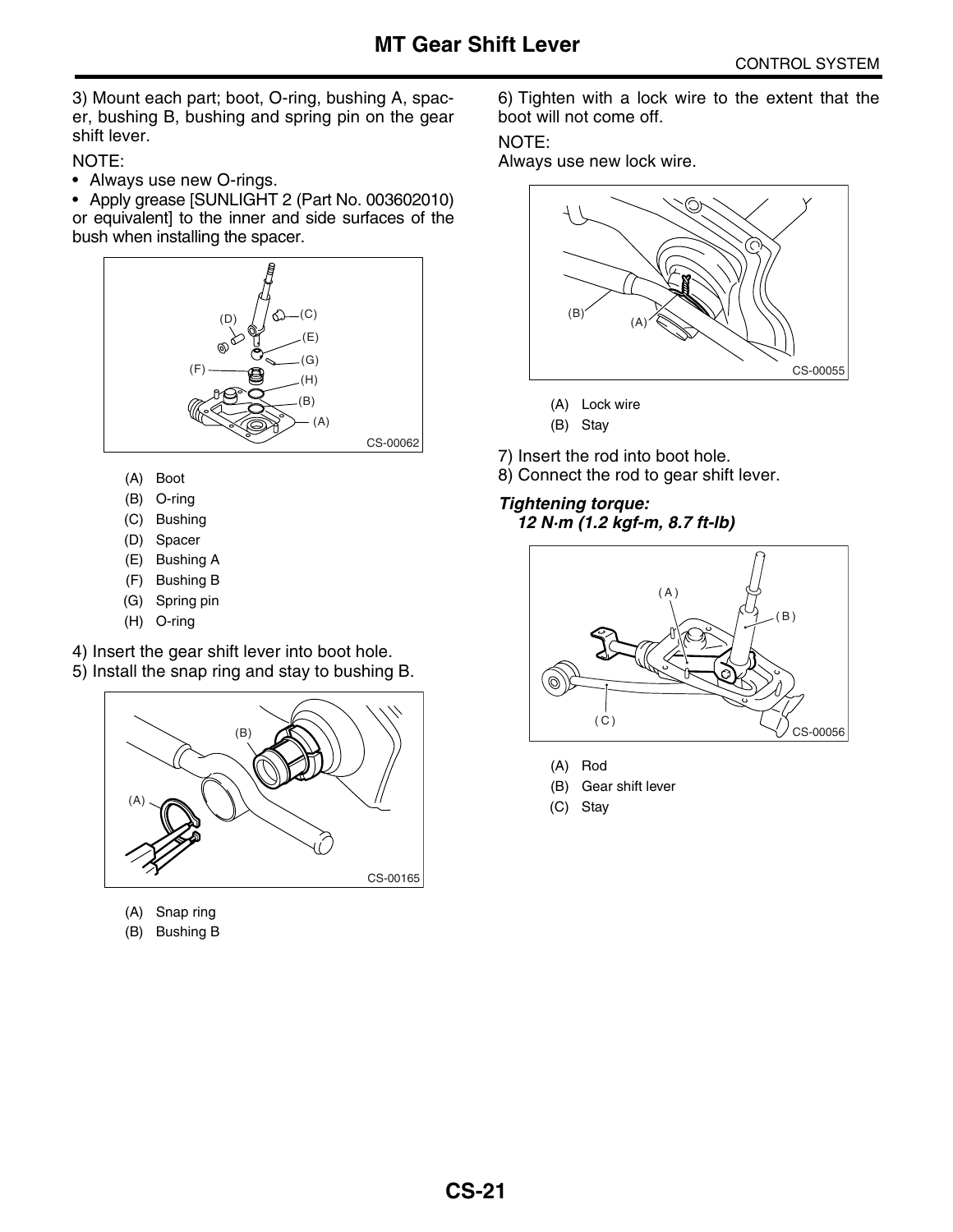### **E: INSPECTION**

1) Check each part (bushing, cushion rubber, spacer, boot, stay, rod, etc.) for deformation, damage and wear. Repair or replace any defective part. Determine defective parts by comparing with new parts.



- (A) Bushing
- (B) Cushion rubber
- (C) Spacer
- (D) Boot
- (E) Stay
- (F) Rod

2) Check the swing torque of the rod connected to gear shift lever.

If the torque exceeds specification, replace the bushing or retighten nuts.

#### *Swing torque: 3.7 N (0.38 kgf, 0.83 lb) or less*



- (A) Center of rotation
- (B) Swing torque

3) Check that there is no excessive play and that parts move smoothly.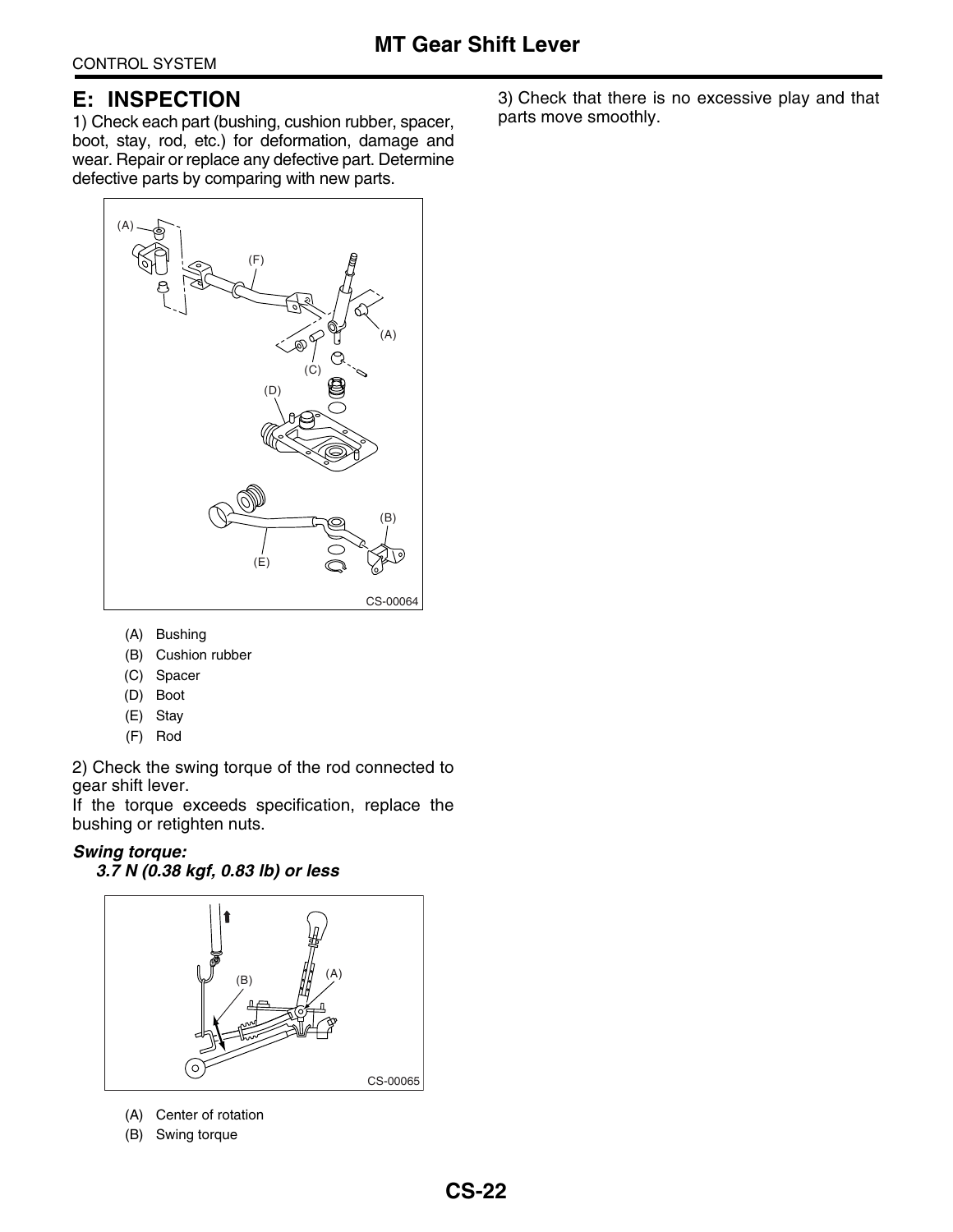### <span id="page-23-0"></span>**6. MT Drive Select Lever**

### <span id="page-23-1"></span>**A: REMOVAL**

1) Apply parking brake and place chocks to hold wheels.

- 2) Disconnect the ground cable from battery.
- 3) Shift the drive select lever to HI position.
- 4) Remove the knob.

5) Remove the console box. <Ref. to EI-39, RE-MOVAL, Console Box.>

6) Remove the bolt installing drive select lever assembly on body.



7) Remove the flange nut and clip, and then disconnect the cable from lever assembly.



- (A) Flange nut
- (B) Lever ASSY
- (C) Clip

### **B: INSTALLATION**

1) Install the drive select cable to lever assembly, and then fasten it with a clip.



- (A) Flange nut
- (B) Lever ASSY
- (C) Clip

2) Install the drive select lever.

### *Tightening torque: 18 N·m (1.8 kgf-m, 13.0 ft-lb)*

3) Shift the drive select lever to HI position.



(A) HI position

4) Insert the cable eye end bolt into lever arm slit.



(A) Cable eye end bolt

(B) Lever arm

5) Tighten the nut where cable eye end bolt comes to a stop.

*Tightening torque: 18 N·m (1.8 kgf-m, 13.0 ft-lb)*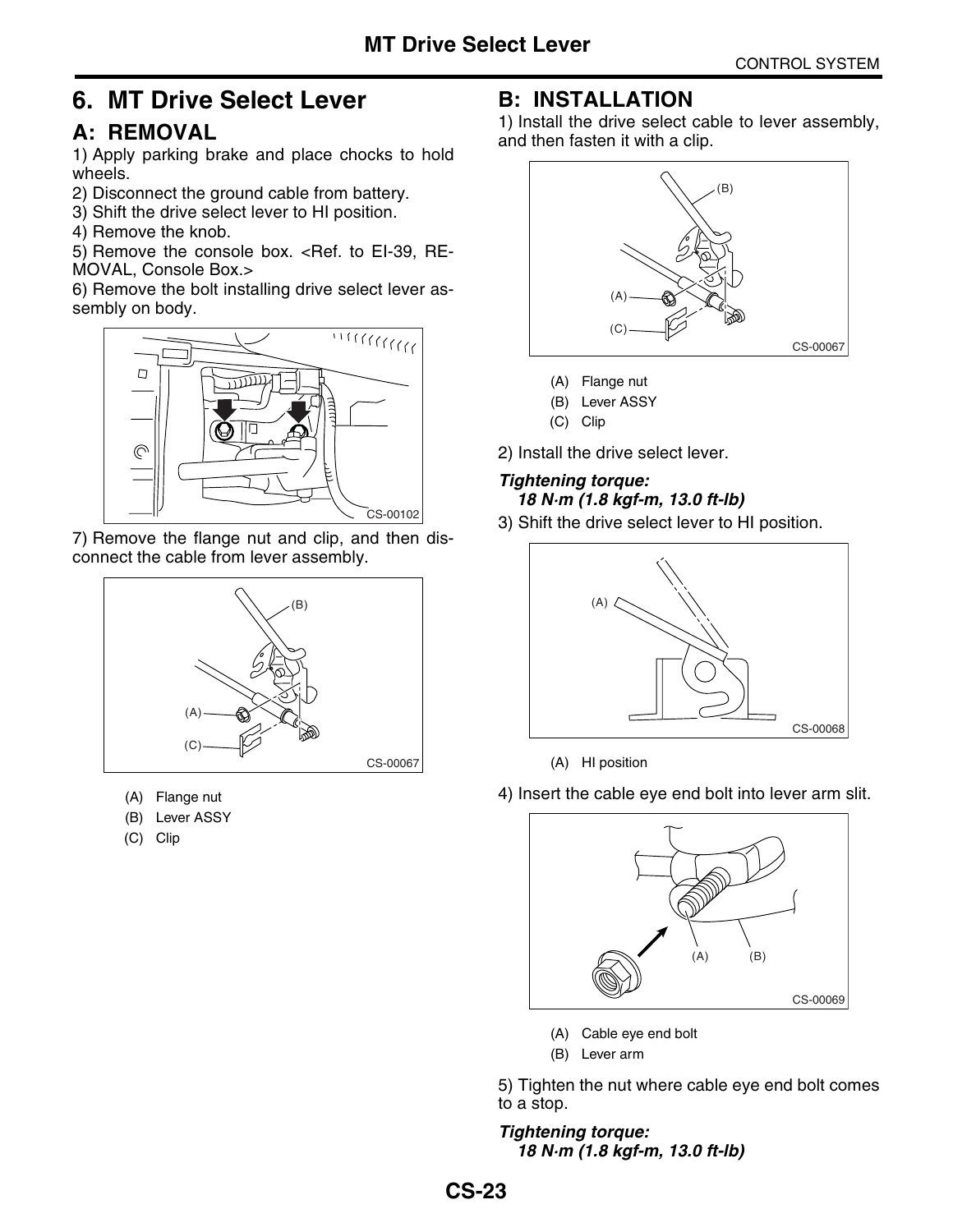6) Install in the reverse order of removal.

### **C: DISASSEMBLY**

1) Remove the spring.



(A) Spring

2) Remove the lever, cushion and bushing.



- (A) Washer
- (B) Bushing
- (C) Plate ASSY
- (D) Cushion
- (E) Lever ASSY

### **D: ASSEMBLY**

1) Assemble in the reverse order of disassembly.

### *Tightening torque:*

*18 N·m (1.8 kgf-m, 13.0 ft-lb)*

2) Make sure the select lever moves smoothly.

### **E: INSPECTION**

1) Make sure the select lever moves smoothly. If it does not move smoothly, repair or replace it. 2) Make sure the drive select lever is not damaged.

If it is damaged, repair or replace it.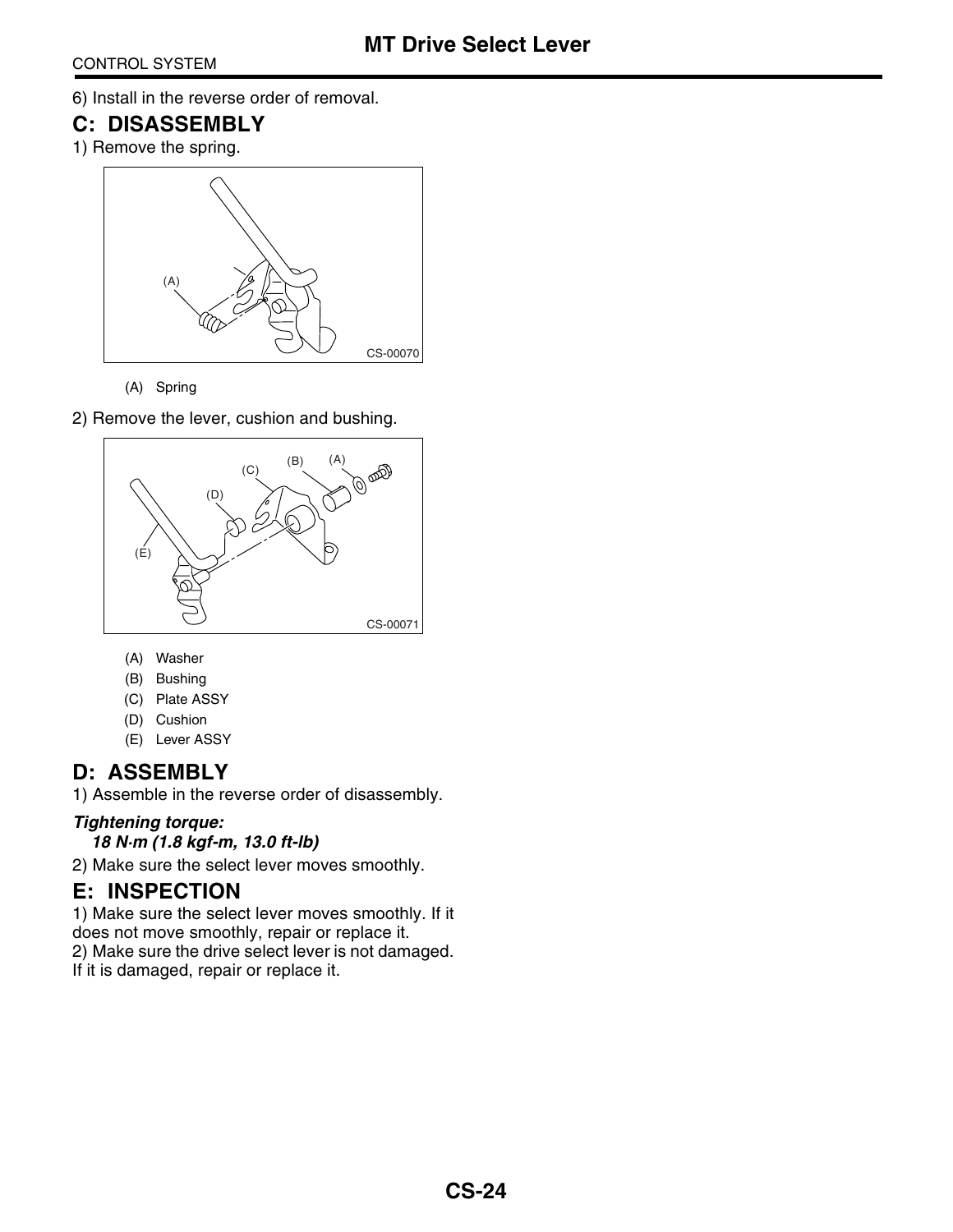### <span id="page-25-0"></span>**7. Drive Select Cable**

### <span id="page-25-1"></span>**A: REMOVAL**

1) Remove the drive select lever. [<Ref. to CS-23,](#page-23-1) [REMOVAL, MT Drive Select Lever.>](#page-23-1)

2) Remove the intake duct. <Ref. to IN(H4SO)-7, REMOVAL, Air Intake Duct.>

3) Remove the air cleaner case. <Ref. to IN(H4SO)-

6, REMOVAL, Air Cleaner Case.>

4) Remove the snap pin and clevis pin.

5) Loosen the nut and disconnect the cable from cable bracket.



- (A) Snap pin
- (B) Clevis pin
- (C) Nut

6) Disconnect the cable from transmission clamp. 7) Remove the cable from the under side of vehicle.



### <span id="page-25-2"></span>**B: INSTALLATION**

1) Install in the reverse order of removal. 2) Make sure the drive select lever operates properly.

### **C: INSPECTION**

1) Shift the transmission to HI or LO position by moving the drive select lever. If it does not move, adjust the cable. [<Ref. to CS-25, ADJUSTMENT,](#page-25-3) [Drive Select Cable.>](#page-25-3)

2) Make sure the cable moves smoothly. If it catches or fails to work properly, repair or replace it. 3) Check the cable for damage.

### <span id="page-25-3"></span>**D: ADJUSTMENT**

- 1) Shift the drive select lever to HI position.
- 2) Remove the drive select lever knob.
- 3) Remove the console box. <Ref. to EI-39, RE-
- MOVAL, Console Box.>
- 4) Remove the nut.



5) Make sure the transmission is in HI position. If it is not, pull the cable to put transmission in HI position. 6) Tighten the nut in the location where cable end bolt stops naturally.

### *Tightening torque: 18 N·m (1. 8 kgf-m, 13.0 ft-lb)*



7) Shift the transmission to HI or LO position by moving the drive select lever. If it does not move, readjust the cable.